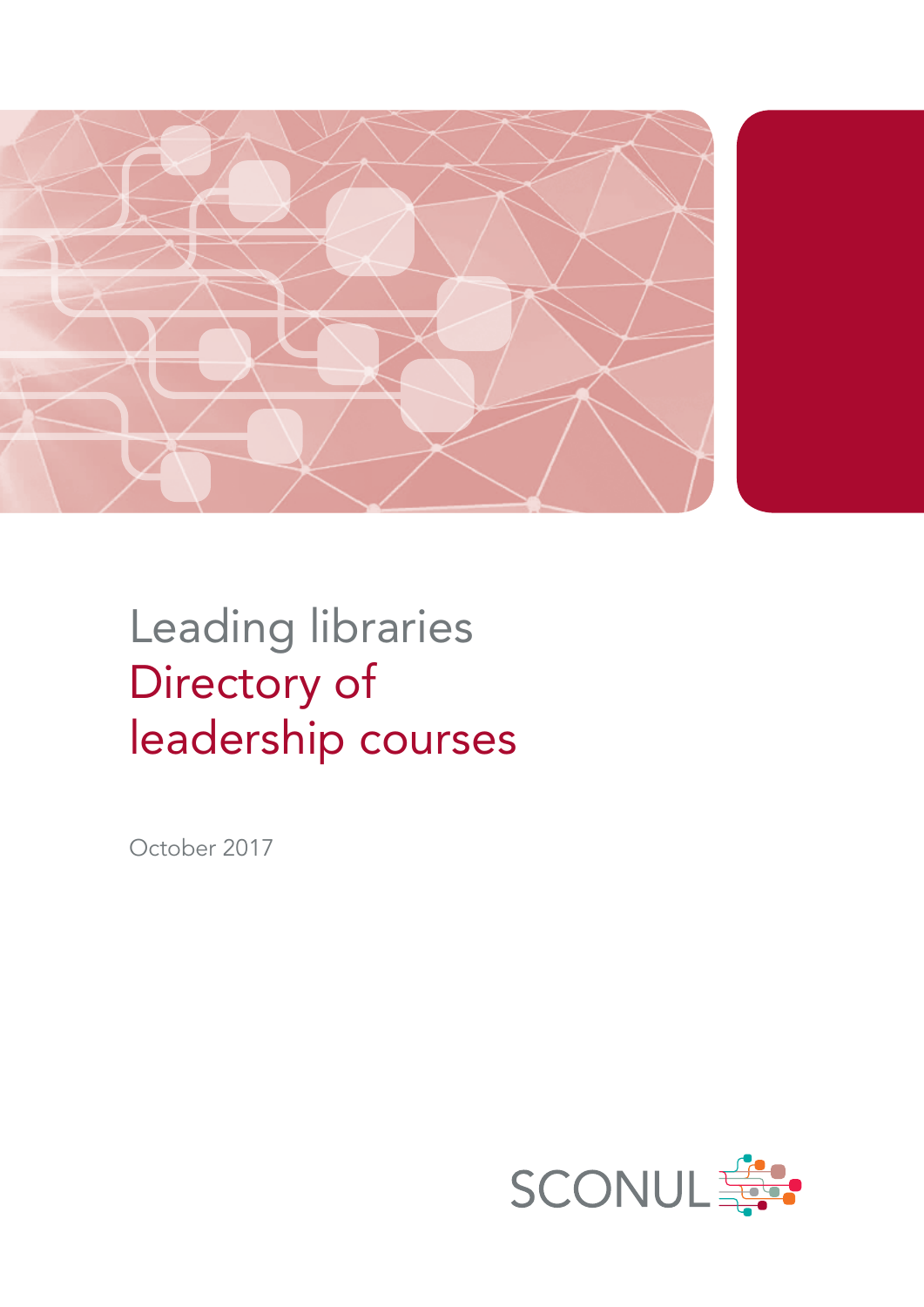Acknowledgements

The directory was developed by the Alison Baud, Director of Library & Learning Services at Bath Spa University with the assistance of Lesley Castens (Plymouth University), David Ford (University of Hertfordshire) and other members of the SCONUL Leadership Task and Finish Group.

© 2017 SCONUL

Published: October 2017



This work is licensed under a Creative Commons Attribution 4.0 International Licence.

Suggested citation:

<https://www.sconul.ac.uk/publication/directory-of-leadership-courses>

Contact the author:

SCONUL 94 Euston Street London NW1 2HA

[info@sconul.ac.uk](mailto:info%40sconul.ac.uk?subject=)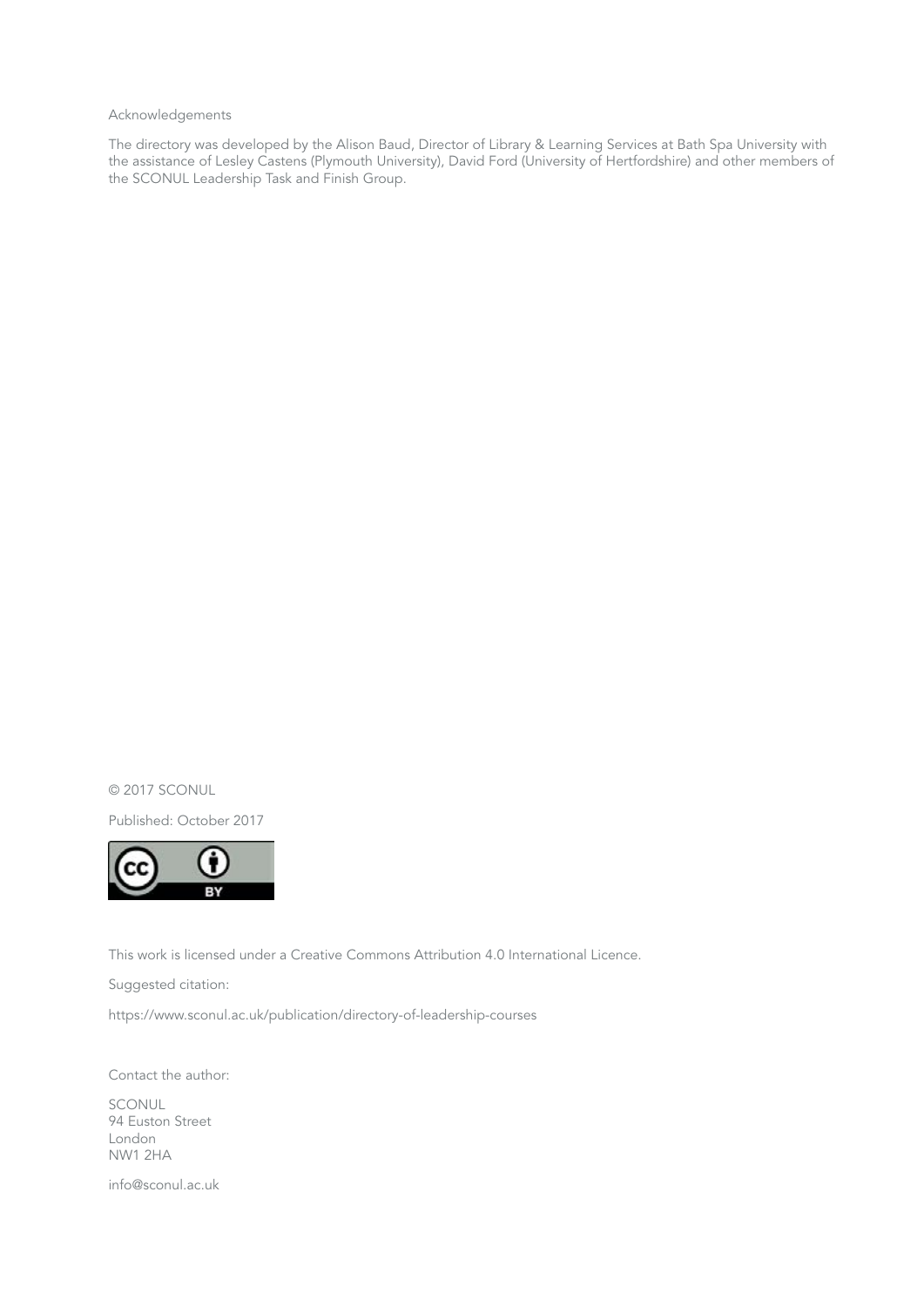#### Introduction

This directory provides a representative sample of leadership courses available to those in, or aspiring to, leadership positions within SCONUL member libraries. The selection was based on desk research and made from a global long list of several hundred options. The inclusion of a course as part of this directory is not intended as an endorsement and different courses will be suitable for different individuals depending on their particular needs and the point they have reached in their professional development.

Specific costs for courses at 2017 have been included but this and other information is subject to change. We have included an indication of level of cost in the index at the front of this document.

Key to table below:

|      | Under £1000           |
|------|-----------------------|
|      | Between £1000 - £2000 |
| fff  | Between £2000 - £5000 |
| ffff | <b>Over £5000</b>     |

We also surveyed our members to establish which courses had been attended by members of the SCONUL community. Where members are willing to share informally their feedback on a particular course, we have included the symbol below:



SCONUL office will update this directory periodically. If you would like to recommend a course for inclusion (bearing in mind that the objective is not to produce a comprehensive listing) or if you are prepared to share your experience of one of the courses listed, please advise the SCONUL Office by contacting Ann Rossiter at ann.rossiter@sconul.ac.uk.

The directory is one of a number of outputs produced by the SCONUL Leadership Task and Finish Group. The aims were to develop a range of practical initiatives to enhance the collective leadership capacity across SCONUL and to support individuals and groups of staff in member institutions in their leadership development.

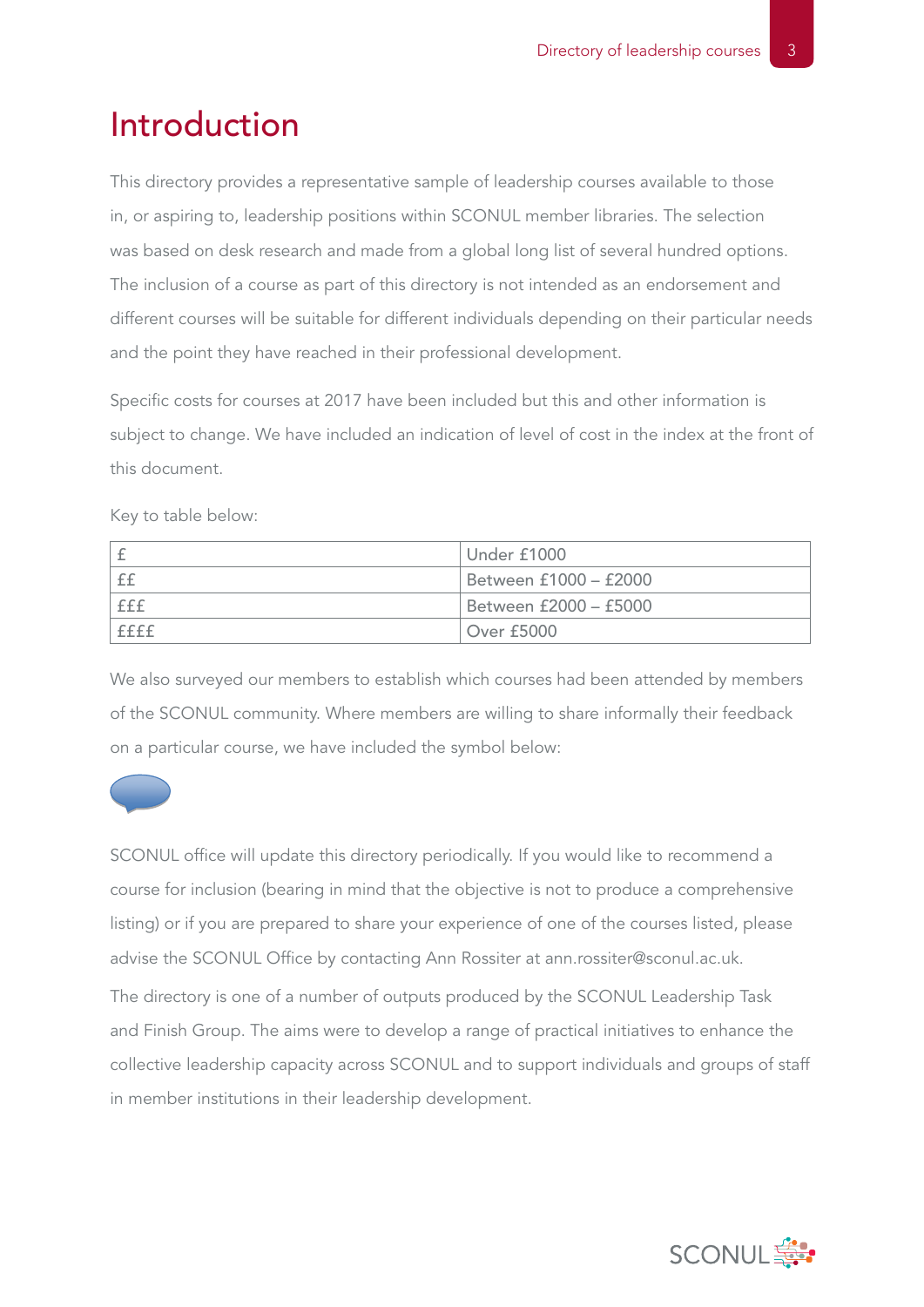### **Contents**

|                | <b>Provider</b>                                               | <b>Title of course</b>                                                   | <b>Member</b><br>willing to<br>share their<br>experience? | Cost        | Page<br>number |
|----------------|---------------------------------------------------------------|--------------------------------------------------------------------------|-----------------------------------------------------------|-------------|----------------|
| 1              | American Library<br>Association                               | ALA Leadership<br>Institute: Leading to the<br>future                    |                                                           | ££          | 6              |
| $\overline{2}$ | Association of College<br>& Research Libraries -<br>Harvard   | The Leadership Institute<br>for Academic Librarians                      |                                                           | fff         | 7              |
| 3              | Association of Heads of<br>University Administration          | Flying Higher                                                            |                                                           | fff         | 8              |
| $\overline{4}$ | Association of Heads of<br>University Administration          | Impact & Influence:<br>a development<br>programme for<br>directors in HE |                                                           | fff         | 9              |
| 5              | Association of University<br>Administrators                   | HE Administration,<br>Management and<br>Leadership (PgCert)              |                                                           | fff         | 10             |
| 6              | <b>British University Finance</b><br>Directors Group (BUFDG)  | Deputy Director Action<br>Learning Sets                                  |                                                           | £           | 11             |
| 7              | Chartered Management<br>Institute                             | Management &<br>Leadership (Cert/Dip)                                    |                                                           | $\gamma$    | 12             |
| 8              | <b>CILIP</b>                                                  | CILIP Leadership<br>Programme                                            |                                                           | £           | 13             |
| 9              | Clore Leadership<br>Programme                                 | <b>Emerging Leaders</b>                                                  |                                                           | £           | 14             |
| 10             | <b>Cranfield University</b>                                   | The Director as<br>Strategic Leader                                      |                                                           | ffff        | 15             |
| 11             | <b>Cranfield University</b>                                   | High Performance<br>Leadership                                           |                                                           | ffff        | 16             |
| 12             | <b>Higher Education</b><br>Academy                            | Academic Leadership<br>Programme                                         |                                                           | ffff        | 17             |
| 13             | ILM (various accredited<br>providers)                         | ILM Leadership &<br>Management (levels 5,<br>6, 7)                       |                                                           | £           | 18             |
| 14             | Institute of Directors                                        | Inspirational Leadership                                                 |                                                           | ££          | 19             |
| 15             | International Federation<br>of Library Associations<br>(IFLA) | International Leaders<br>Programme                                       |                                                           | $\tilde{?}$ | 20             |

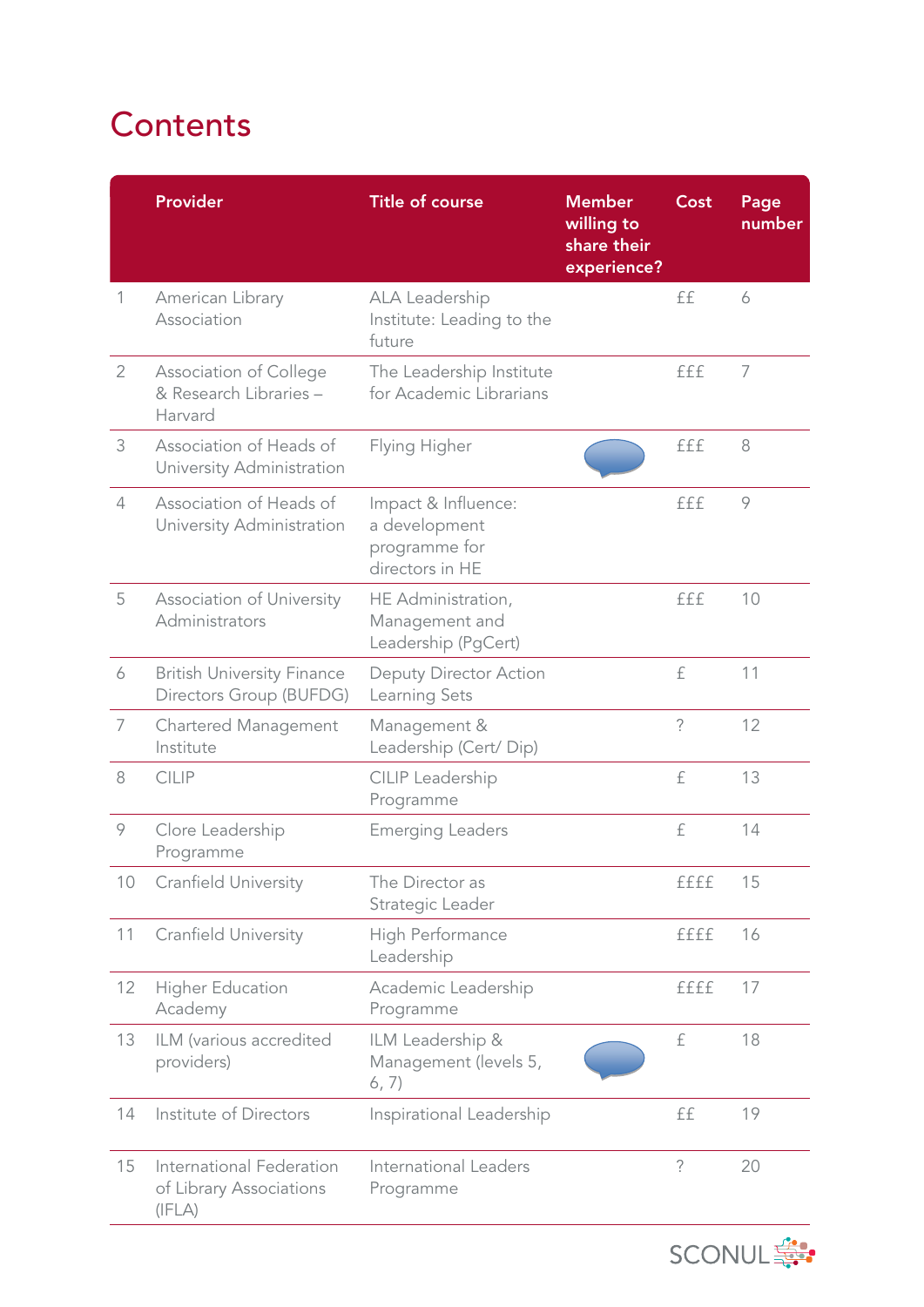| 16 | <b>JISC</b>                                                      | Digital Leaders<br>Programme                              | ££            | 21 |
|----|------------------------------------------------------------------|-----------------------------------------------------------|---------------|----|
| 17 | Leadership Foundation for LFHE Aurora<br><b>Higher Education</b> |                                                           | ££            | 22 |
| 18 | Leadership Foundation for LFHE Future<br><b>Higher Education</b> | <b>Professional Directors</b>                             | ffff          | 23 |
| 19 | <b>LIBER</b>                                                     | LIBER Journées                                            | ££            | 24 |
| 20 | <b>LIBER</b>                                                     | LIBER Leadership<br>Development<br>Programme              | £             | 25 |
| 21 | London Business School                                           | Essentials of Leadership                                  | ffff          | 26 |
| 22 | National Centre for<br>Entrepreneurship in<br>Education          | Entrepreneurial<br>University Leaders<br>Programme        | ffff          | 27 |
| 23 | Open University                                                  | Developing your<br>Leadership Style                       | $\mathcal{F}$ | 28 |
| 24 | Public Affairs Ireland                                           | ILM Certificate in<br>Leadership                          | ££            | 29 |
| 25 | Saïd Business School                                             | Oxford Advanced<br>Management and<br>Leadership Programme | ffff          | 30 |
| 26 | Saïd Business School                                             | Oxford Strategic<br>Leadership Programme                  | ffff          | 31 |
| 27 | University of Hong Kong<br>Libraries                             | Annual Library<br>Leadership Institute                    | ££            | 32 |

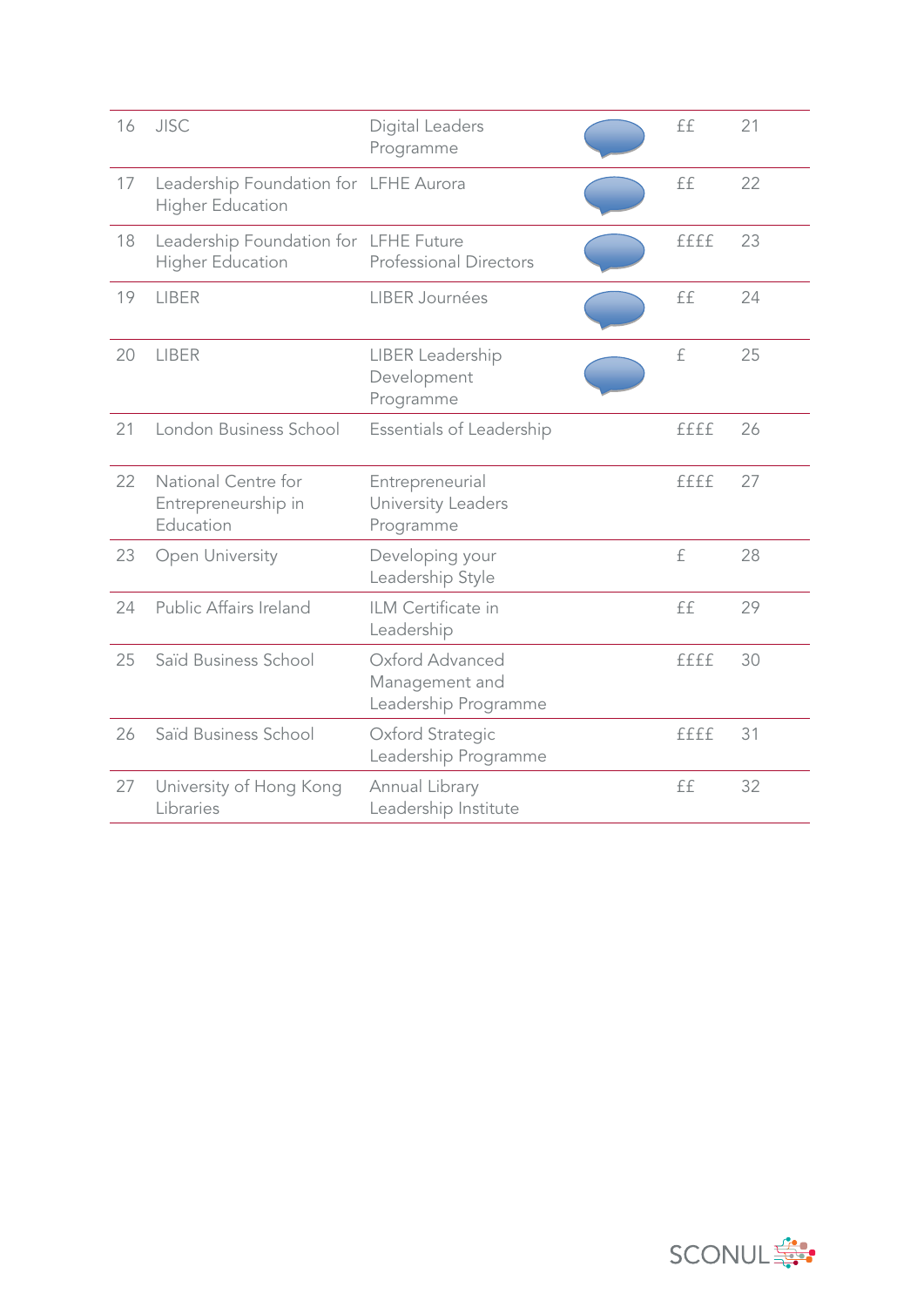### 1. ALA: Leading to the future

| Programme<br>or Course                                                      | ALA Leadership Institute: Leading to the future                                                                                                                                                                                                                                                                                                                                                                                                                                                                                                                  |
|-----------------------------------------------------------------------------|------------------------------------------------------------------------------------------------------------------------------------------------------------------------------------------------------------------------------------------------------------------------------------------------------------------------------------------------------------------------------------------------------------------------------------------------------------------------------------------------------------------------------------------------------------------|
| <b>Provider</b>                                                             | American Library Association                                                                                                                                                                                                                                                                                                                                                                                                                                                                                                                                     |
| <b>SCONUL LTFG</b><br>Ref. no                                               | 115                                                                                                                                                                                                                                                                                                                                                                                                                                                                                                                                                              |
| <b>About</b>                                                                | A unique four-day immersive leadership development program for future<br>library leaders led by past ALA President Maureen Sullivan and library<br>and leadership consultant Kathryn Deiss. Participants return to their<br>institution with greater self-awareness and self-confidence, equipped<br>with better skills for leading, coaching, collaborating, and engaging<br>within their organisations and in their communities. They become better<br>leaders, prepared to identify, develop, and implement solutions which<br>will benefit all stakeholders. |
| <b>Level</b>                                                                | Mid-career (5 years+)                                                                                                                                                                                                                                                                                                                                                                                                                                                                                                                                            |
| <b>Criteria</b>                                                             | ALA members only                                                                                                                                                                                                                                                                                                                                                                                                                                                                                                                                                 |
| Cost approx.<br>(excluding<br>travel and<br>accommodation<br>unless stated) | \$1650 - includes accommodation                                                                                                                                                                                                                                                                                                                                                                                                                                                                                                                                  |
| <b>Duration</b>                                                             | 4 days                                                                                                                                                                                                                                                                                                                                                                                                                                                                                                                                                           |
| <b>Venue</b>                                                                | Q Center, St Charles, Illinois                                                                                                                                                                                                                                                                                                                                                                                                                                                                                                                                   |
| <b>Country</b>                                                              | <b>USA</b>                                                                                                                                                                                                                                                                                                                                                                                                                                                                                                                                                       |
| Data source                                                                 | http://www.ala.org/transforminglibraries/ala-leadership-institute                                                                                                                                                                                                                                                                                                                                                                                                                                                                                                |

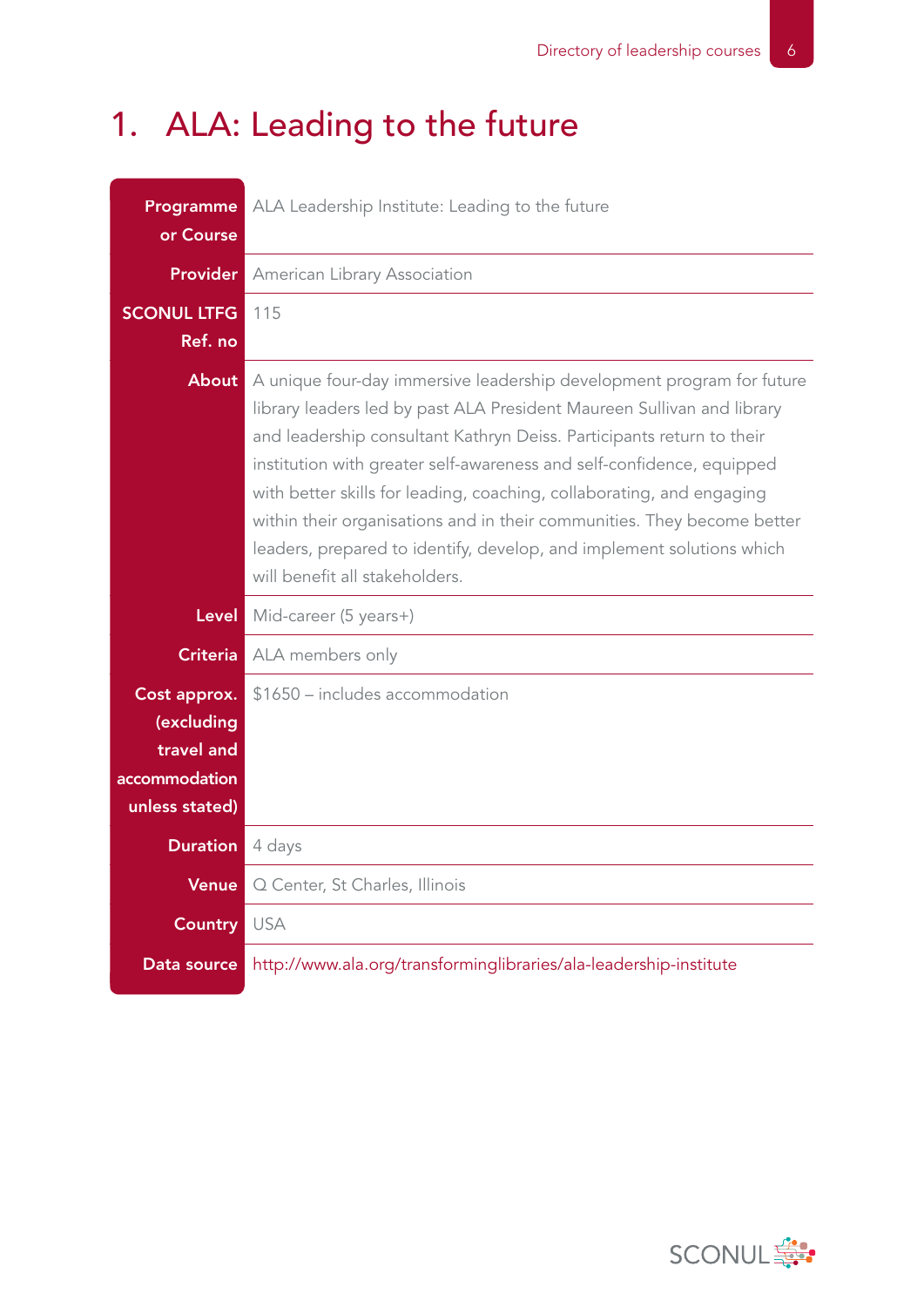#### 2. ACRL Harvard: Leadership Institute for Academic Librarians

| Programme                       | The Leadership Institute for Academic Librarians                                                                                                                                                                                                                                                                                                                                       |
|---------------------------------|----------------------------------------------------------------------------------------------------------------------------------------------------------------------------------------------------------------------------------------------------------------------------------------------------------------------------------------------------------------------------------------|
| or course                       |                                                                                                                                                                                                                                                                                                                                                                                        |
| <b>Provider</b>                 | Association of College & Research Libraries - Harvard                                                                                                                                                                                                                                                                                                                                  |
| <b>SCONUL LTFG</b>              | 116                                                                                                                                                                                                                                                                                                                                                                                    |
| Ref. no                         |                                                                                                                                                                                                                                                                                                                                                                                        |
| <b>About</b>                    | This six-day programme details important leadership concepts and<br>applies them to the practical challenges of leading and managing the<br>contemporary academic library. The curriculum addresses three areas:<br>planning; organisational strategy and change; and transformational<br>learning, with an overarching goal of increasing your leadership and<br>management capacity. |
| Level                           | Librarians with leadership / management responsibility                                                                                                                                                                                                                                                                                                                                 |
| <b>Criteria</b>                 | None specified                                                                                                                                                                                                                                                                                                                                                                         |
| Cost approx.                    | \$3625                                                                                                                                                                                                                                                                                                                                                                                 |
| (excluding                      |                                                                                                                                                                                                                                                                                                                                                                                        |
| travel and                      |                                                                                                                                                                                                                                                                                                                                                                                        |
| accommodation<br>unless stated) |                                                                                                                                                                                                                                                                                                                                                                                        |
|                                 |                                                                                                                                                                                                                                                                                                                                                                                        |
| <b>Duration</b>                 | 6 days                                                                                                                                                                                                                                                                                                                                                                                 |
| <b>Venue</b>                    | Harvard Graduate School of Education                                                                                                                                                                                                                                                                                                                                                   |
| <b>Country USA</b>              |                                                                                                                                                                                                                                                                                                                                                                                        |
| Data source                     | https://www.gse.harvard.edu/ppe/program/leadership-institute-<br>academic-librarians                                                                                                                                                                                                                                                                                                   |

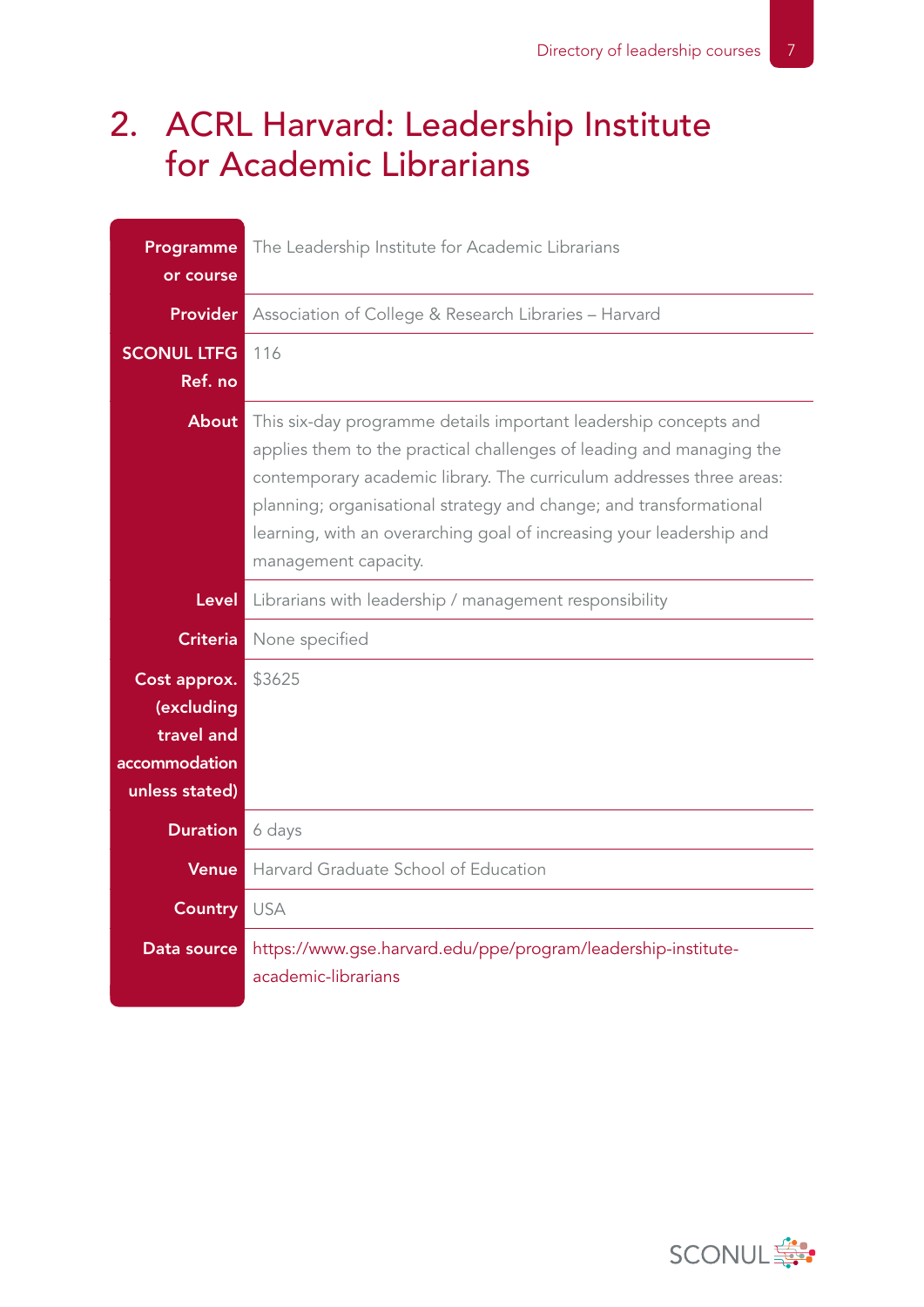### 3. AHUA: Flying Higher

| <b>Programme or</b> Flying Higher<br>course                                 |                                                                                                                                                                                                                                                                                                                                                                                                                                                                                                                                     |
|-----------------------------------------------------------------------------|-------------------------------------------------------------------------------------------------------------------------------------------------------------------------------------------------------------------------------------------------------------------------------------------------------------------------------------------------------------------------------------------------------------------------------------------------------------------------------------------------------------------------------------|
| <b>Provider</b>                                                             | Association of Heads of University Administration                                                                                                                                                                                                                                                                                                                                                                                                                                                                                   |
| <b>SCONUL LTFG</b><br>Ref. no                                               | 117                                                                                                                                                                                                                                                                                                                                                                                                                                                                                                                                 |
| About                                                                       | Taking place across 9.5 days in a 12-month period, this programme will<br>equip participants to understand the role of registrar within the sector<br>and the opportunities this presents;<br>assess their readiness for such a leadership position and the importance<br>of having the right 'fit' in terms of role and institution; explore the<br>complex set of relationships between senior figures in the university<br>structure; increase self-awareness and the understanding of their<br>strengths and development needs. |
| Level                                                                       | Director / Head of Service                                                                                                                                                                                                                                                                                                                                                                                                                                                                                                          |
| <b>Criteria</b>                                                             | None specified                                                                                                                                                                                                                                                                                                                                                                                                                                                                                                                      |
| Cost approx.<br>(excluding<br>travel and<br>accommodation<br>unless stated) | £4750                                                                                                                                                                                                                                                                                                                                                                                                                                                                                                                               |
| <b>Duration</b>                                                             | 9.5 days over 12 months                                                                                                                                                                                                                                                                                                                                                                                                                                                                                                             |
| Venue                                                                       | Various locations incl. London; Cheshire                                                                                                                                                                                                                                                                                                                                                                                                                                                                                            |
| <b>Country</b>                                                              | UK                                                                                                                                                                                                                                                                                                                                                                                                                                                                                                                                  |
| Data source                                                                 | http://ahua.ac.uk/resources/flying-higher-previously-aspiring-registrars-<br>programme/                                                                                                                                                                                                                                                                                                                                                                                                                                             |

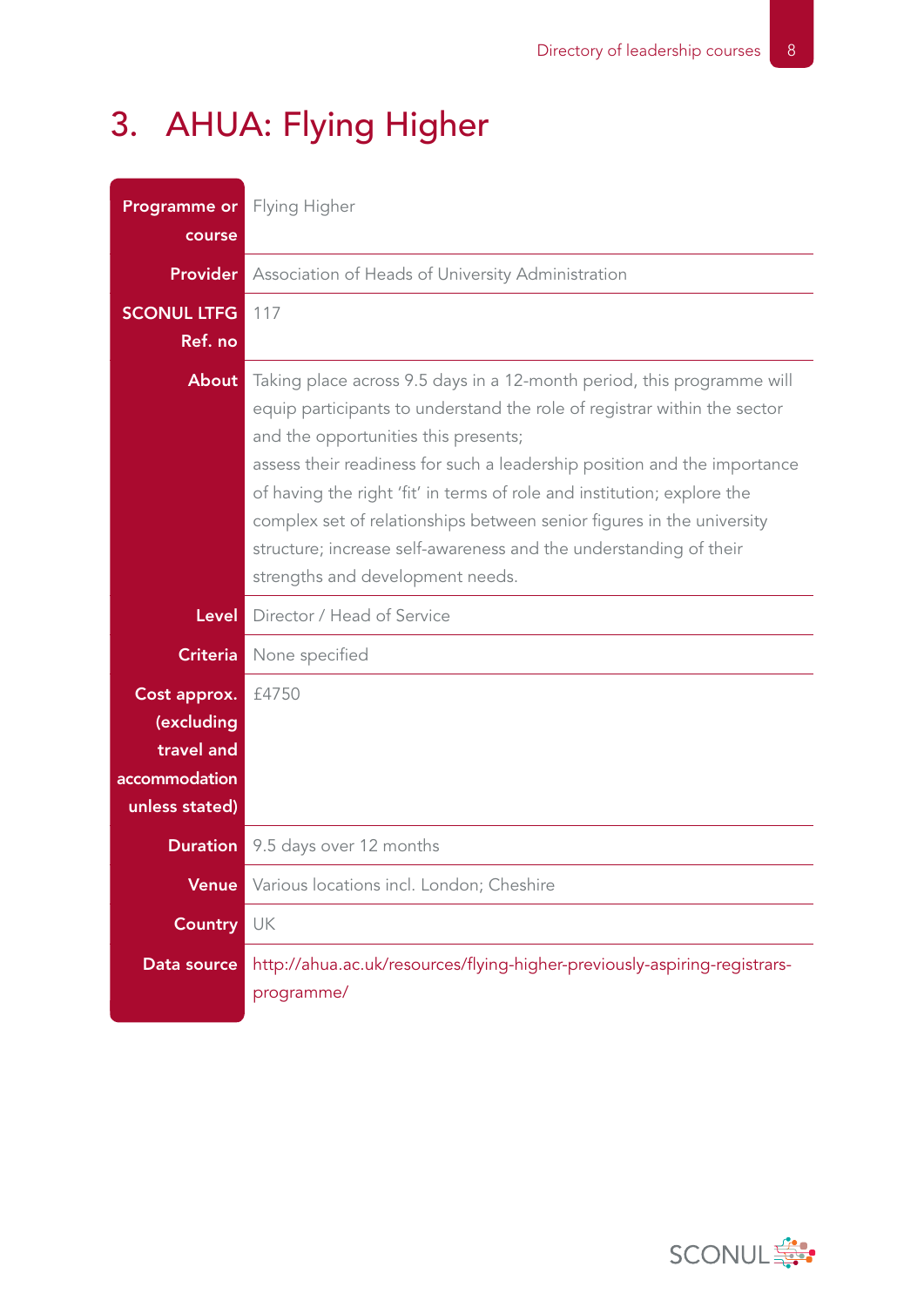### 4. AHUA: Impact and Influence

| Programme<br>or course                                                            | Impact & Influence: a development programme for directors in HE                                                                                                                                                                                                                                                                                                                                                                                               |
|-----------------------------------------------------------------------------------|---------------------------------------------------------------------------------------------------------------------------------------------------------------------------------------------------------------------------------------------------------------------------------------------------------------------------------------------------------------------------------------------------------------------------------------------------------------|
| <b>Provider</b>                                                                   | Association of Heads of University Administration                                                                                                                                                                                                                                                                                                                                                                                                             |
| <b>SCONUL LTFG</b><br>Ref. no                                                     | 118                                                                                                                                                                                                                                                                                                                                                                                                                                                           |
| About                                                                             | Taking place across 9.5 days in a 10-month period, the programme<br>focuses on achieving greater personal impact and influence through:<br>better appreciation of the operating environment (cultural, political,<br>tribal); understanding what makes a high-performing team; harnessing<br>diversity to deliver results; increased self-awareness and confidence -<br>identifying strengths, weaknesses, and blind spots and managing these<br>effectively. |
| Level                                                                             | Director / Head of Service                                                                                                                                                                                                                                                                                                                                                                                                                                    |
| <b>Criteria</b>                                                                   | None specified                                                                                                                                                                                                                                                                                                                                                                                                                                                |
|                                                                                   |                                                                                                                                                                                                                                                                                                                                                                                                                                                               |
| <b>Cost Approx</b><br>(excluding<br>travel and<br>accommodation<br>unless stated) | £4500                                                                                                                                                                                                                                                                                                                                                                                                                                                         |
| <b>Duration</b>                                                                   | 9.5 days over 10 months                                                                                                                                                                                                                                                                                                                                                                                                                                       |
| <b>Venue</b>                                                                      | Various incl. London; Cheshire                                                                                                                                                                                                                                                                                                                                                                                                                                |
| <b>Country</b>                                                                    | UK                                                                                                                                                                                                                                                                                                                                                                                                                                                            |

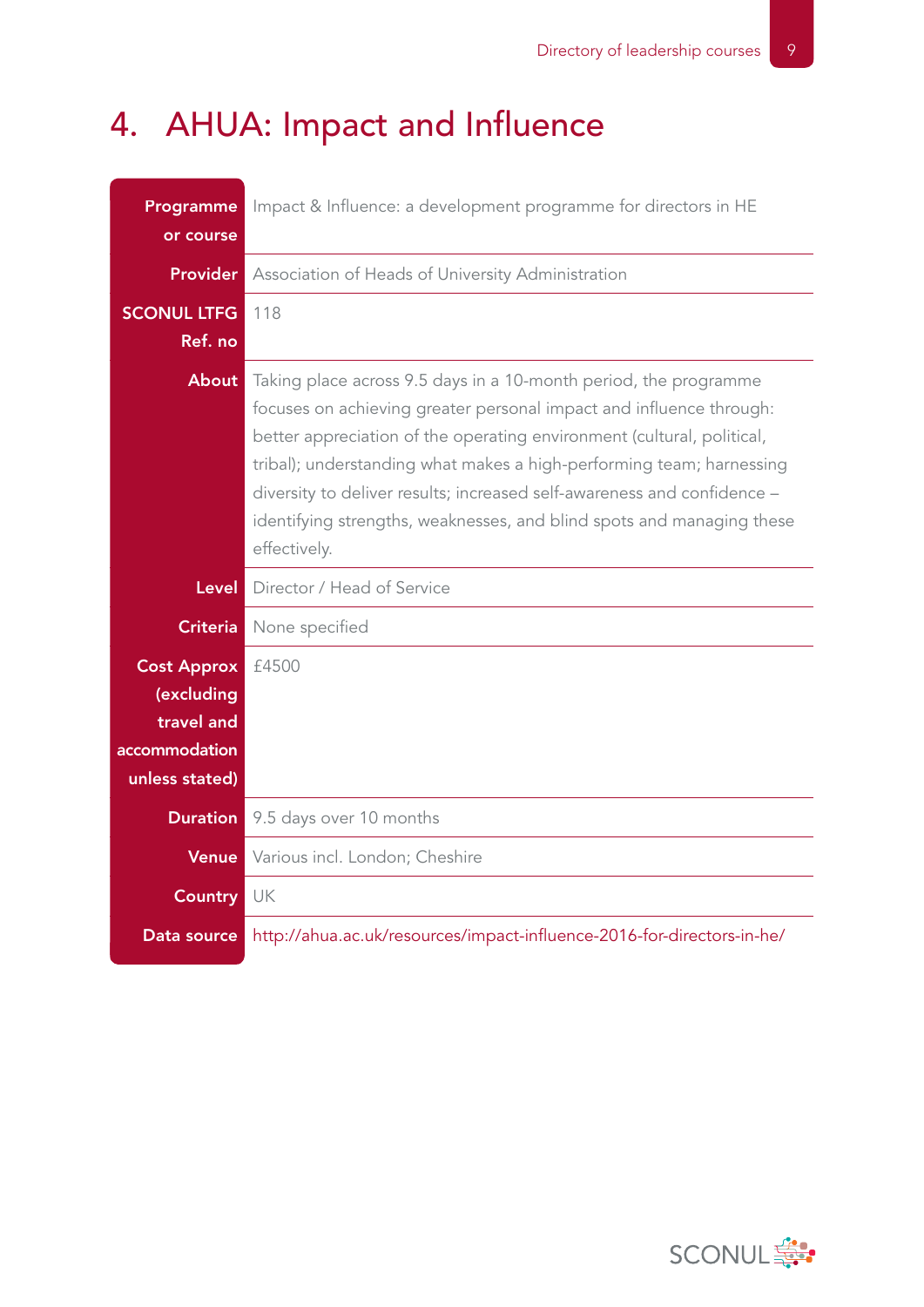#### 5. AUA: HE Admin, Management and Leadership

| Programme                                                                         | HE Administration, Management and Leadership (PgCert)                                                                                                                                                                                                                                                                                                                                                                                                            |
|-----------------------------------------------------------------------------------|------------------------------------------------------------------------------------------------------------------------------------------------------------------------------------------------------------------------------------------------------------------------------------------------------------------------------------------------------------------------------------------------------------------------------------------------------------------|
| or course                                                                         |                                                                                                                                                                                                                                                                                                                                                                                                                                                                  |
| <b>Provider</b>                                                                   | Association of University Administrators                                                                                                                                                                                                                                                                                                                                                                                                                         |
| <b>SCONUL LTFG</b>                                                                | 121                                                                                                                                                                                                                                                                                                                                                                                                                                                              |
| Ref. no                                                                           |                                                                                                                                                                                                                                                                                                                                                                                                                                                                  |
| <b>About</b>                                                                      | Studied distance learning and part-time over 24 months, this<br>programme is a self-directed, independent, work-based learning<br>programme for higher education professionals working within UK<br>HE administration. The programme deepens your knowledge and<br>understanding of the HE sector whilst enhancing your skills as a<br>reflective practitioner, incorporating AUA values and CPD Framework of<br>Professional Behaviours into your working life. |
| Level                                                                             | Managers                                                                                                                                                                                                                                                                                                                                                                                                                                                         |
|                                                                                   |                                                                                                                                                                                                                                                                                                                                                                                                                                                                  |
| <b>Criteria</b>                                                                   | Member of AUA                                                                                                                                                                                                                                                                                                                                                                                                                                                    |
| <b>Cost Approx</b><br>(excluding<br>travel and<br>accommodation<br>unless stated) | £2415 (includes 2 years AUA membership)                                                                                                                                                                                                                                                                                                                                                                                                                          |
| <b>Duration</b>                                                                   | Part-time study over 24 months                                                                                                                                                                                                                                                                                                                                                                                                                                   |
| <b>Venue</b>                                                                      | Central London or Nottingham Trent University                                                                                                                                                                                                                                                                                                                                                                                                                    |
| <b>Country</b>                                                                    | UK                                                                                                                                                                                                                                                                                                                                                                                                                                                               |

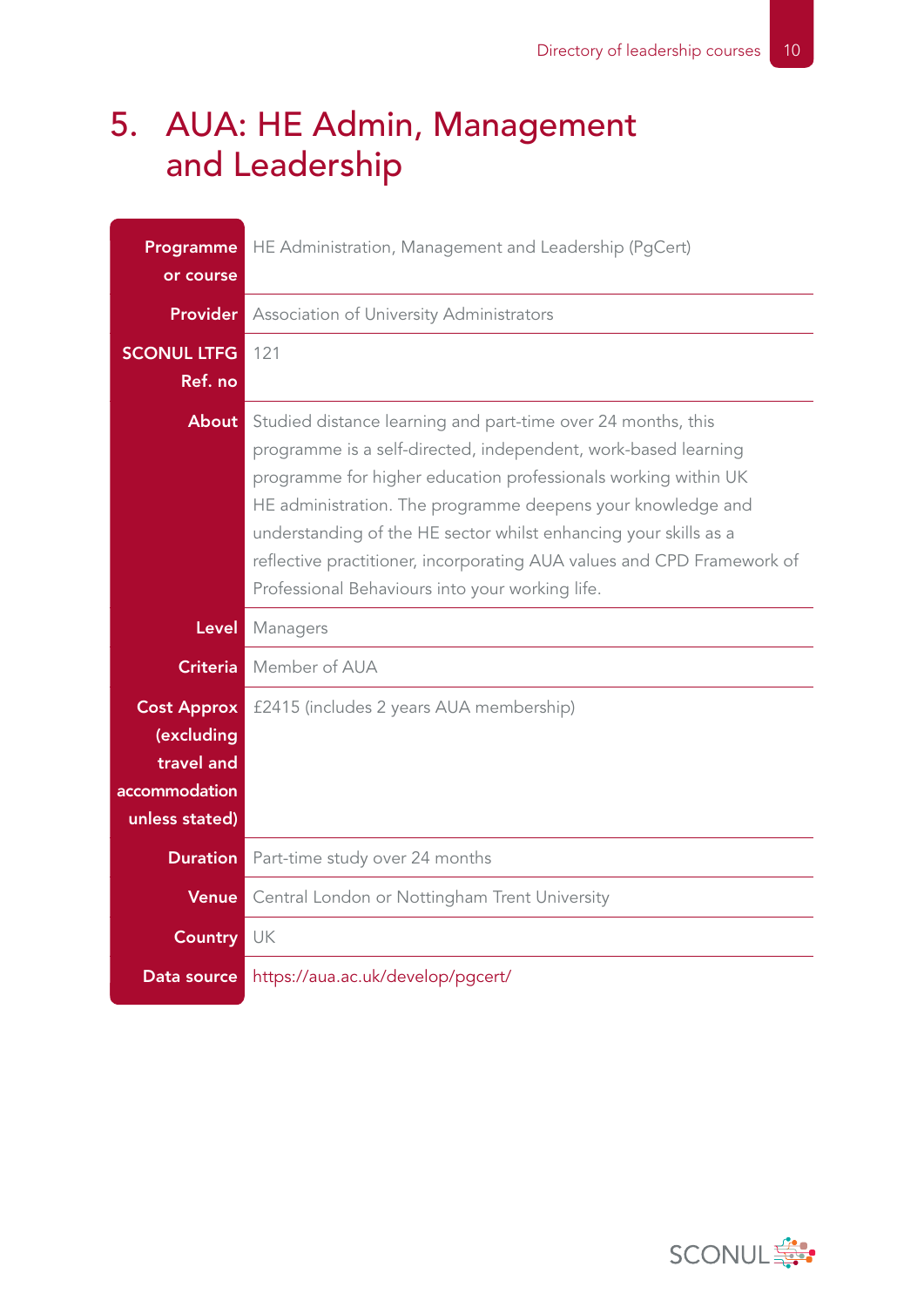### 6. BUFDG: Deputy Director Action Learning Sets

| Programme<br>or course                                                      | Deputy Director Action Learning Sets                                                                                                                                                                                                                                                                                                                                                                                                                                                                                                                                                                                                                                                                     |
|-----------------------------------------------------------------------------|----------------------------------------------------------------------------------------------------------------------------------------------------------------------------------------------------------------------------------------------------------------------------------------------------------------------------------------------------------------------------------------------------------------------------------------------------------------------------------------------------------------------------------------------------------------------------------------------------------------------------------------------------------------------------------------------------------|
| <b>Provider</b>                                                             | British University Finance Directors Group (BUFDG)                                                                                                                                                                                                                                                                                                                                                                                                                                                                                                                                                                                                                                                       |
| <b>SCONUL LTFG</b><br>Ref. no                                               | 109                                                                                                                                                                                                                                                                                                                                                                                                                                                                                                                                                                                                                                                                                                      |
| <b>About</b>                                                                | An Action Learning Set is a small, confidential forum where each<br>participant brings to the meeting an organisational task, problem,<br>challenge, or opportunity on which they intend to act. Having presented<br>the issue to the group, other participants pose questions and raise<br>discussions which help the presenter create insight and options for<br>action. A structured process supported by a skilled facilitator is used to<br>ensure that everyone has personal 'air-time' as well as the opportunity<br>to contribute to the learning of others. It is the experience of taking<br>action on return to the workplace that promotes reflection, learning and<br>personal development. |
| Level                                                                       | Deputy Director                                                                                                                                                                                                                                                                                                                                                                                                                                                                                                                                                                                                                                                                                          |
| <b>Criteria</b>                                                             | AUDE, BUFDG, SCONUL, UCISA and UHR Members                                                                                                                                                                                                                                                                                                                                                                                                                                                                                                                                                                                                                                                               |
| Cost approx.<br>(excluding<br>travel and<br>accommodation<br>unless stated) | £649                                                                                                                                                                                                                                                                                                                                                                                                                                                                                                                                                                                                                                                                                                     |
| <b>Duration</b>                                                             | 5 x one-day events across 8 months                                                                                                                                                                                                                                                                                                                                                                                                                                                                                                                                                                                                                                                                       |
| <b>Venue</b>                                                                | London and various                                                                                                                                                                                                                                                                                                                                                                                                                                                                                                                                                                                                                                                                                       |
| <b>Country</b>                                                              | UK                                                                                                                                                                                                                                                                                                                                                                                                                                                                                                                                                                                                                                                                                                       |
| Data source                                                                 | https://www.ucisa.ac.uk/groups/exec/News/20161005actionlearning                                                                                                                                                                                                                                                                                                                                                                                                                                                                                                                                                                                                                                          |

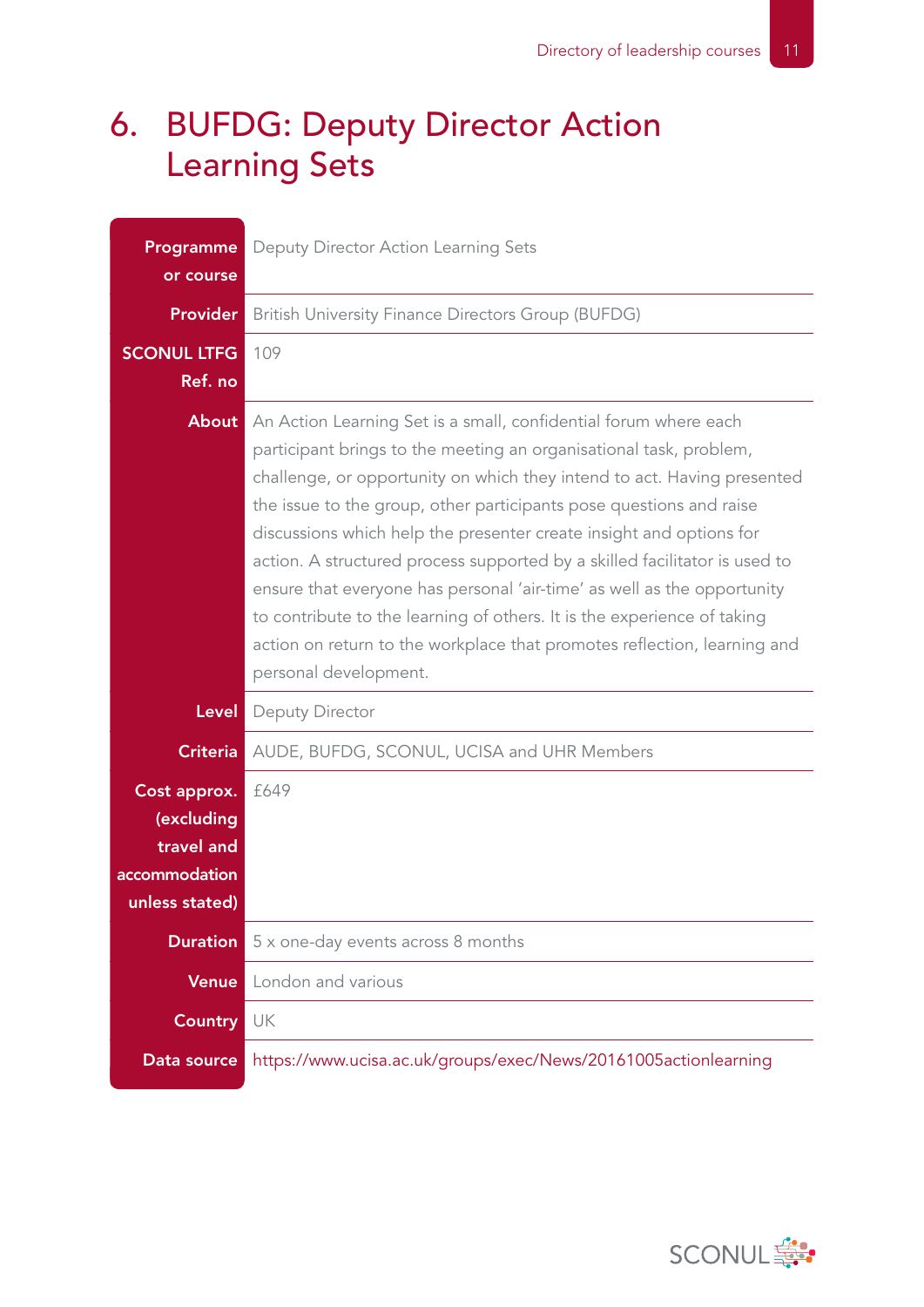### 7. CMI: Management and Leadership

| Programme<br>or course                                                      | Management & Leadership (Cert/Dip)                                                                                                                                                                                                                                                                                                                                                                           |
|-----------------------------------------------------------------------------|--------------------------------------------------------------------------------------------------------------------------------------------------------------------------------------------------------------------------------------------------------------------------------------------------------------------------------------------------------------------------------------------------------------|
| <b>Provider</b>                                                             | Chartered Management Institute                                                                                                                                                                                                                                                                                                                                                                               |
| <b>SCONUL LTFG</b><br>Ref. no                                               | 7                                                                                                                                                                                                                                                                                                                                                                                                            |
| <b>About</b>                                                                | The Level 5 qualifications in Management and Leadership are<br>designed for practising middle managers and those aspiring to senior<br>management who want to develop their core management skills such<br>as managing resources, recruitment, and information management.<br>These qualifications focus on the personal development of the individual<br>learner's management capabilities and competencies |
| <b>Level</b>                                                                | Middle managers                                                                                                                                                                                                                                                                                                                                                                                              |
| <b>Criteria</b>                                                             | None specified                                                                                                                                                                                                                                                                                                                                                                                               |
| Cost approx.<br>(excluding<br>travel and<br>accommodation<br>unless stated) | Not provided                                                                                                                                                                                                                                                                                                                                                                                                 |
| <b>Duration</b>                                                             |                                                                                                                                                                                                                                                                                                                                                                                                              |
| <b>Venue</b>                                                                | CMI centres, various                                                                                                                                                                                                                                                                                                                                                                                         |
| <b>Country</b>                                                              | UK                                                                                                                                                                                                                                                                                                                                                                                                           |
| Data source                                                                 | http://www.managers.org.uk/education-providers/qualification-resource-<br>library/level-5-in-management-and-leadership                                                                                                                                                                                                                                                                                       |

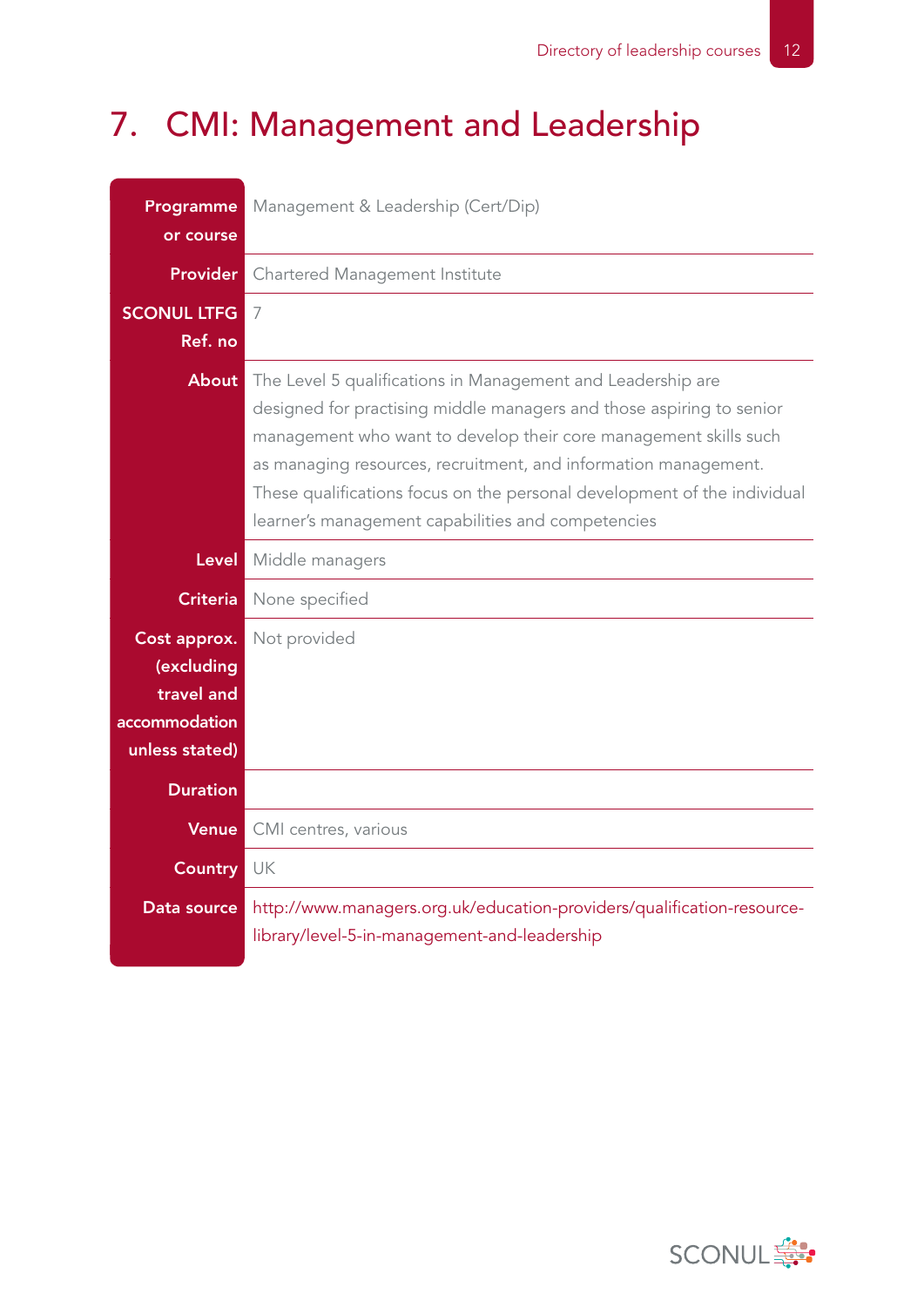### 8. CILIP Leadership Programme

| Programme<br>or course                                                      | CILIP Leadership Programme                                                                                                                                                                                                                                                                                                                                                                                                                                                                                                                                                                                                                                                                                                                                                                        |
|-----------------------------------------------------------------------------|---------------------------------------------------------------------------------------------------------------------------------------------------------------------------------------------------------------------------------------------------------------------------------------------------------------------------------------------------------------------------------------------------------------------------------------------------------------------------------------------------------------------------------------------------------------------------------------------------------------------------------------------------------------------------------------------------------------------------------------------------------------------------------------------------|
| <b>Provider</b>                                                             | <b>CILIP</b>                                                                                                                                                                                                                                                                                                                                                                                                                                                                                                                                                                                                                                                                                                                                                                                      |
| <b>SCONUL LTFG</b><br>Ref. no                                               | 122                                                                                                                                                                                                                                                                                                                                                                                                                                                                                                                                                                                                                                                                                                                                                                                               |
| About                                                                       | Comprising workshops, webinars, videos, reading, and discussions,<br>this programme will equip participants to: identify different leadership<br>styles and reflect on the appropriateness of each to different situations;<br>reflect on their own personal leadership style and its application in<br>different working environments to influence and inspire others; consider<br>leadership in context for different organisations; actively drive new<br>innovations and ideas for development due to a deeper understanding<br>of the complexities of strategic thinking and evaluation, and the<br>requirements of change management and project management; build<br>upon experience, skills and knowledge developed through engagement<br>with a wide range of experienced professionals. |
| <b>Level</b>                                                                | Mid-career                                                                                                                                                                                                                                                                                                                                                                                                                                                                                                                                                                                                                                                                                                                                                                                        |
| <b>Criteria</b>                                                             | Must be a member of CILIP                                                                                                                                                                                                                                                                                                                                                                                                                                                                                                                                                                                                                                                                                                                                                                         |
| Cost approx.<br>(excluding<br>travel and<br>accommodation<br>unless stated) | £250 individual; £600 company subsidised                                                                                                                                                                                                                                                                                                                                                                                                                                                                                                                                                                                                                                                                                                                                                          |
| <b>Duration</b>                                                             | 1 year                                                                                                                                                                                                                                                                                                                                                                                                                                                                                                                                                                                                                                                                                                                                                                                            |
| <b>Venue</b>                                                                | Not given                                                                                                                                                                                                                                                                                                                                                                                                                                                                                                                                                                                                                                                                                                                                                                                         |
| <b>Country</b>                                                              | UK                                                                                                                                                                                                                                                                                                                                                                                                                                                                                                                                                                                                                                                                                                                                                                                                |
| Data source                                                                 | https://www.cilip.org.uk/cilip/about/projects-reviews/cilip-leadership-<br>programme                                                                                                                                                                                                                                                                                                                                                                                                                                                                                                                                                                                                                                                                                                              |

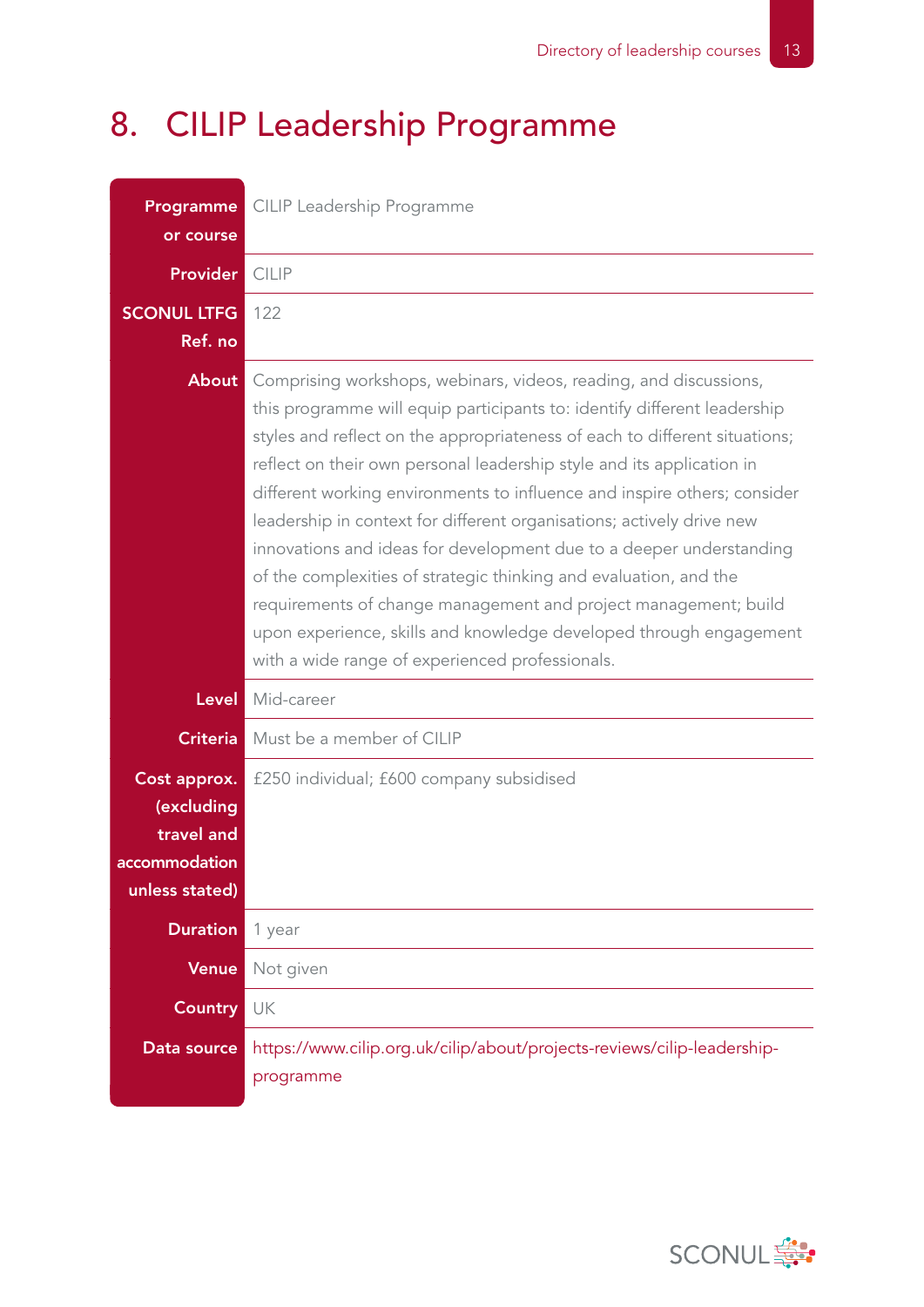### 9. Clore: Emerging Leaders

| Programme<br>or course                                                      | <b>Emerging Leaders</b>                                                                                                                                                                                                                                                                                                                                                                                                                                                                                     |
|-----------------------------------------------------------------------------|-------------------------------------------------------------------------------------------------------------------------------------------------------------------------------------------------------------------------------------------------------------------------------------------------------------------------------------------------------------------------------------------------------------------------------------------------------------------------------------------------------------|
| <b>Provider</b>                                                             | Clore Leadership Programme                                                                                                                                                                                                                                                                                                                                                                                                                                                                                  |
| <b>SCONUL LTFG</b><br>Ref. no                                               | 146                                                                                                                                                                                                                                                                                                                                                                                                                                                                                                         |
| About                                                                       | This five-day course will equip participants with the knowledge and skills<br>needed to take the next steps as emerging leaders. By attending you<br>will: grow in confidence around your own leadership ability; increase<br>your career motivation; understand different leadership styles better;<br>gain greater self-awareness; acquire some practical tools and skills;<br>build a stronger support network of fellow emerging leaders to share<br>experiences with and brainstorm problems together. |
| Level                                                                       | Early career                                                                                                                                                                                                                                                                                                                                                                                                                                                                                                |
| <b>Criteria</b>                                                             | None specified                                                                                                                                                                                                                                                                                                                                                                                                                                                                                              |
|                                                                             |                                                                                                                                                                                                                                                                                                                                                                                                                                                                                                             |
| Cost approx.<br>(excluding<br>travel and<br>accommodation<br>unless stated) | £500+VAT for those working in arts, museums or library sector (£2000<br>full)                                                                                                                                                                                                                                                                                                                                                                                                                               |
| <b>Duration</b>                                                             | 5 days                                                                                                                                                                                                                                                                                                                                                                                                                                                                                                      |
| <b>Venue</b>                                                                | Somerset House, London                                                                                                                                                                                                                                                                                                                                                                                                                                                                                      |
| <b>Country</b>                                                              | UK                                                                                                                                                                                                                                                                                                                                                                                                                                                                                                          |

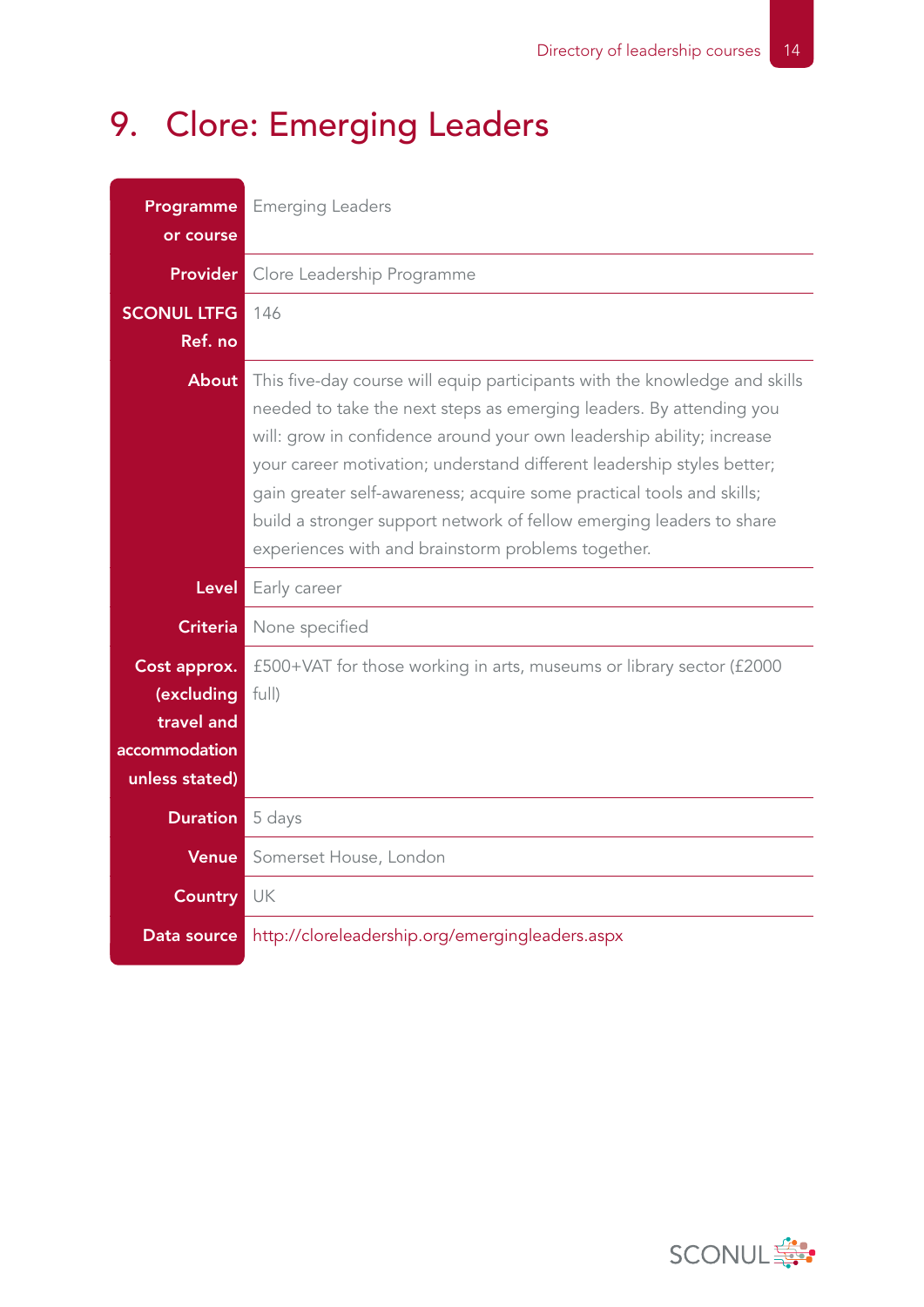#### 10. Cranfield University: The Director As Strategic Leader

| <b>Programme</b><br>or course                                                     | The Director as Strategic Leader                                                                                                                                                                                                                                                                                                                                                                                                                                                                                                                        |
|-----------------------------------------------------------------------------------|---------------------------------------------------------------------------------------------------------------------------------------------------------------------------------------------------------------------------------------------------------------------------------------------------------------------------------------------------------------------------------------------------------------------------------------------------------------------------------------------------------------------------------------------------------|
| <b>Provider</b>                                                                   | <b>Cranfield University</b>                                                                                                                                                                                                                                                                                                                                                                                                                                                                                                                             |
| <b>SCONUL LTFG</b><br>Ref. no                                                     | 126                                                                                                                                                                                                                                                                                                                                                                                                                                                                                                                                                     |
| <b>About</b>                                                                      | A residential course over five days, participants will learn: a set of<br>initiatives which progress both your organisation's strategic development<br>and your personal leadership agendas; insights into strategic thinking<br>and associated techniques to address the questions that keep leaders<br>awake at night; greater appreciation of the big picture issues and how to<br>address them effectively; opportunity to reflect on your own challenges<br>as a leader and how you can exercise strategic leadership within your<br>organisation. |
| <b>Level</b>                                                                      | Directors / Managers                                                                                                                                                                                                                                                                                                                                                                                                                                                                                                                                    |
| <b>Criteria</b>                                                                   | None specified                                                                                                                                                                                                                                                                                                                                                                                                                                                                                                                                          |
| <b>Cost Approx</b><br>(excluding<br>travel and<br>accommodation<br>unless stated) | £8300+VAT                                                                                                                                                                                                                                                                                                                                                                                                                                                                                                                                               |
| Duration                                                                          | 5.5 days residential                                                                                                                                                                                                                                                                                                                                                                                                                                                                                                                                    |
| <b>Venue</b>                                                                      | Cranfield Campus                                                                                                                                                                                                                                                                                                                                                                                                                                                                                                                                        |
| Country                                                                           | UK                                                                                                                                                                                                                                                                                                                                                                                                                                                                                                                                                      |
| Data source                                                                       | https://www.cranfield.ac.uk/som/open-executive-programmes/<br>leadership/the-director-as-strategic-leader                                                                                                                                                                                                                                                                                                                                                                                                                                               |

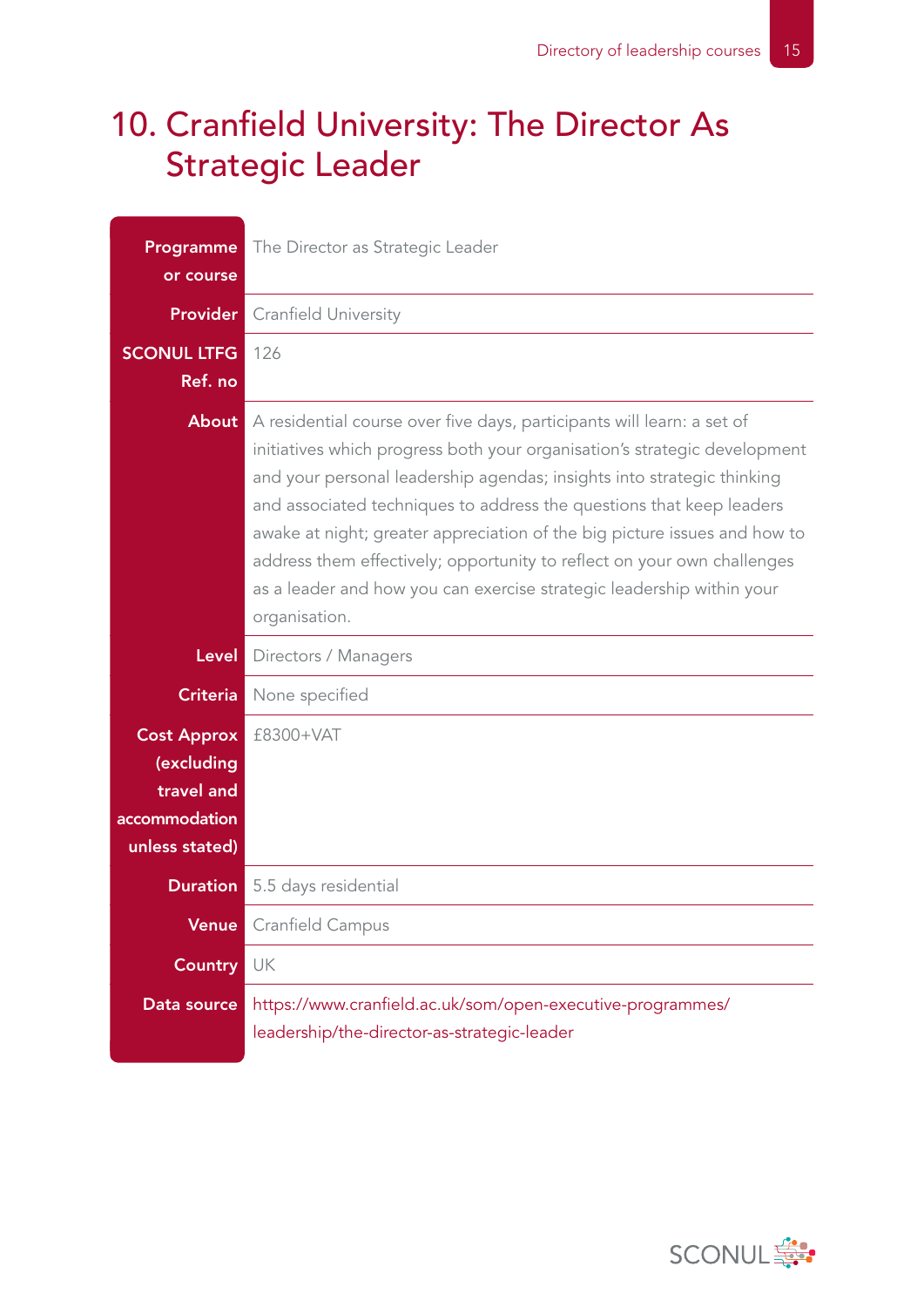#### 11. Cranfield University: High Performance Leadership

| Programme<br>or course                                                      | High Performance Leadership                                                                                                                                                                                                                                                                                                                                                                                                                                        |
|-----------------------------------------------------------------------------|--------------------------------------------------------------------------------------------------------------------------------------------------------------------------------------------------------------------------------------------------------------------------------------------------------------------------------------------------------------------------------------------------------------------------------------------------------------------|
|                                                                             | <b>Provider</b> Cranfield University                                                                                                                                                                                                                                                                                                                                                                                                                               |
| <b>SCONUL LTFG</b><br>Ref. no                                               | 127                                                                                                                                                                                                                                                                                                                                                                                                                                                                |
| <b>About</b>                                                                | Participants will gain: a clearer understanding of your unique leadership<br>path to successful leadership; clarity on your sense of purpose as a<br>leader; increased self-knowledge and experience; familiarity of key<br>practices for sustaining yourself, your teams and your organisation;<br>improved leadership performance; increased wisdom and maturity;<br>confidence to develop the capacity of your company to venture into<br>unexplored territory. |
| Level                                                                       | Mid-career                                                                                                                                                                                                                                                                                                                                                                                                                                                         |
| <b>Criteria</b>                                                             | None specified                                                                                                                                                                                                                                                                                                                                                                                                                                                     |
| Cost approx.<br>(excluding<br>travel and<br>accommodation<br>unless stated) | £12,230+VAT (includes full-board accommodation)                                                                                                                                                                                                                                                                                                                                                                                                                    |
| Duration                                                                    | Module 1: 5 days; Module 2: 8 weeks practical application; Module 3: 3<br>days                                                                                                                                                                                                                                                                                                                                                                                     |
| Venue                                                                       | Cranfield Management Development Centre                                                                                                                                                                                                                                                                                                                                                                                                                            |
| <b>Country</b>                                                              | UK                                                                                                                                                                                                                                                                                                                                                                                                                                                                 |
| Data source                                                                 | https://www.cranfield.ac.uk/som/open-executive-programmes/the-<br>praxis-centre-for-leadership-development/high-performance-leadership                                                                                                                                                                                                                                                                                                                             |

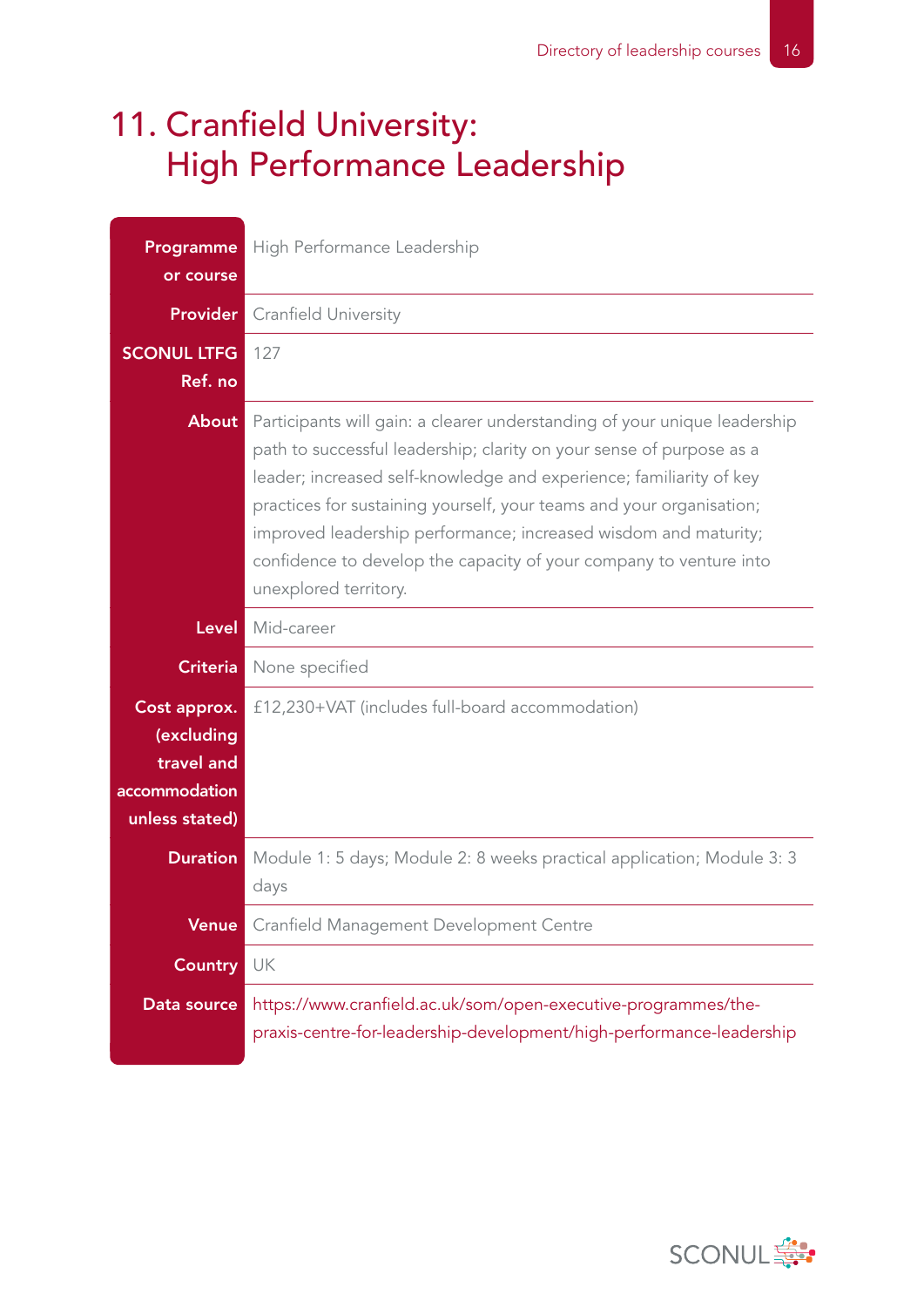### 12. HEA: Academic Leadership Programme

| Programme<br>or course                                                            | Academic Leadership Programme                                                                                                                                                                                                                                                                                                                                     |
|-----------------------------------------------------------------------------------|-------------------------------------------------------------------------------------------------------------------------------------------------------------------------------------------------------------------------------------------------------------------------------------------------------------------------------------------------------------------|
| <b>Provider</b>                                                                   | <b>Higher Education Academy</b>                                                                                                                                                                                                                                                                                                                                   |
| <b>SCONUL LTFG</b><br>Ref. no                                                     | 128                                                                                                                                                                                                                                                                                                                                                               |
| <b>About</b>                                                                      | This programme aims to help participants develop awareness and reflect<br>on current personal leadership practice; explore, experiment, and feed<br>back on the leadership in learning and teaching tool; build an activity<br>plan for addressing an individual leadership challenge; raise awareness<br>of the transition from Fellowship to Senior Fellowship. |
| Level                                                                             | Director / Head of Service                                                                                                                                                                                                                                                                                                                                        |
| <b>Criteria</b>                                                                   |                                                                                                                                                                                                                                                                                                                                                                   |
| <b>Cost Approx</b><br>(excluding<br>travel and<br>accommodation<br>unless stated) | £8000                                                                                                                                                                                                                                                                                                                                                             |
| <b>Duration</b>                                                                   | 21 weeks                                                                                                                                                                                                                                                                                                                                                          |
| <b>Venue</b>                                                                      | Higher Education Academy, Yorkshire                                                                                                                                                                                                                                                                                                                               |
| <b>Country</b>                                                                    | UK                                                                                                                                                                                                                                                                                                                                                                |
| Data source                                                                       | https://www.heacademy.ac.uk/training-events/academic-leadership-<br>programme-alp                                                                                                                                                                                                                                                                                 |

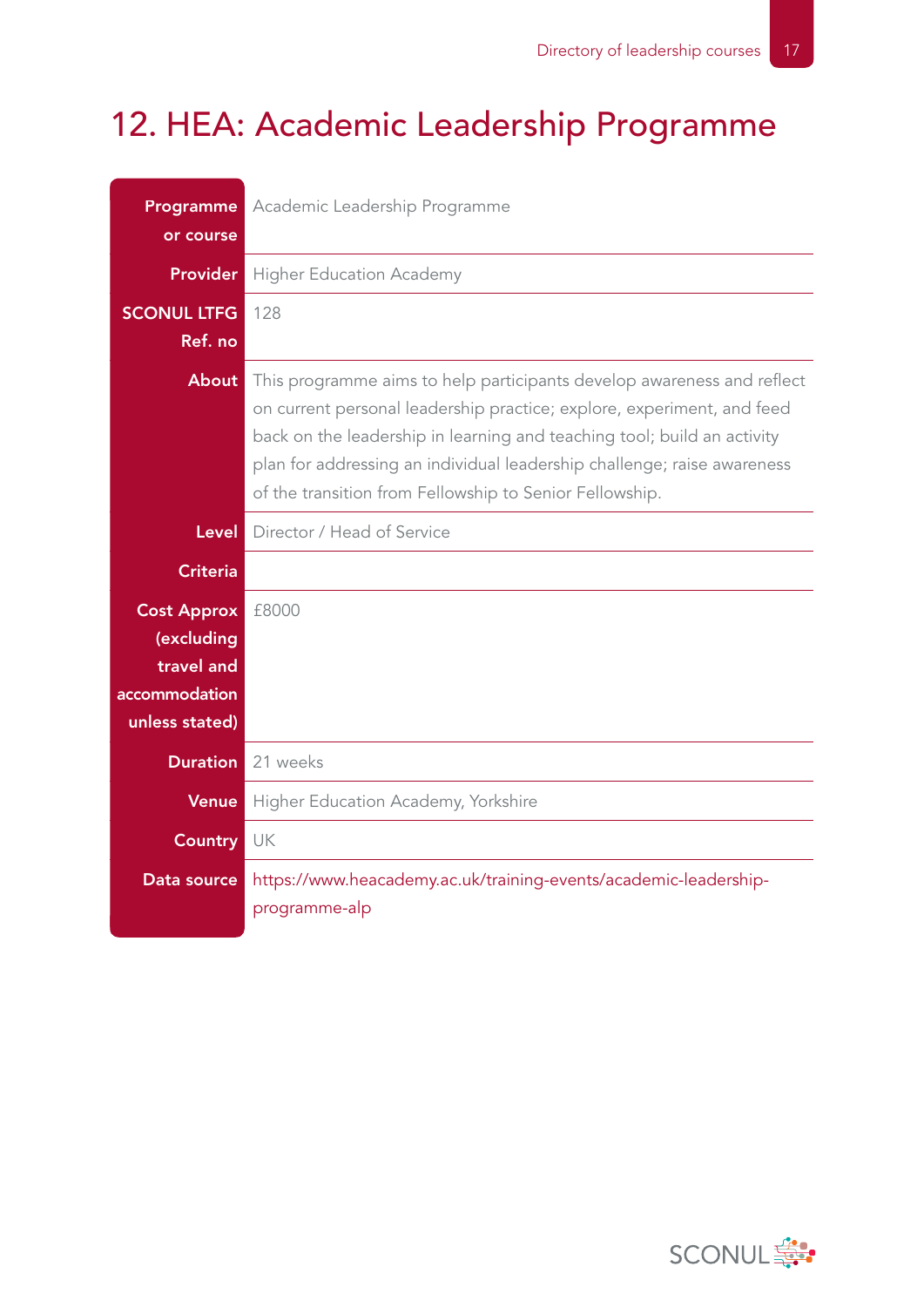### 13. ILM: Leadership and Management

| Programme<br>or Course                                                      | ILM Leadership & Management (levels 5, 6, 7)                                                                                                                                                                                                                                                                                                                                           |
|-----------------------------------------------------------------------------|----------------------------------------------------------------------------------------------------------------------------------------------------------------------------------------------------------------------------------------------------------------------------------------------------------------------------------------------------------------------------------------|
| <b>Provider</b>                                                             | ILM (various accredited providers)                                                                                                                                                                                                                                                                                                                                                     |
| <b>SCONUL LTFG</b><br>Ref. no                                               | 8                                                                                                                                                                                                                                                                                                                                                                                      |
| <b>About</b>                                                                | This qualification is available as a concise Award, a broader Certificate<br>or a very comprehensive Diploma. Each unit in this qualification focuses<br>on a specific set of skills and knowledge, in six broad areas: working<br>with people; managing yourself and personal skills; providing direction;<br>facilitating innovation and change; achieving results; using resources. |
| <b>Level</b>                                                                | Middle managers                                                                                                                                                                                                                                                                                                                                                                        |
| <b>Criteria</b>                                                             | None specified                                                                                                                                                                                                                                                                                                                                                                         |
| Cost approx.<br>(excluding<br>travel and<br>accommodation<br>unless stated) | Up to £229 dependent on level and award                                                                                                                                                                                                                                                                                                                                                |
| <b>Duration</b>                                                             | Variable                                                                                                                                                                                                                                                                                                                                                                               |
| <b>Venue</b>                                                                | Various                                                                                                                                                                                                                                                                                                                                                                                |
| Country                                                                     | UK                                                                                                                                                                                                                                                                                                                                                                                     |
| Data source                                                                 | https://www.i-l-m.com/learning-and-development/leadership-and-<br>management-qualifications                                                                                                                                                                                                                                                                                            |

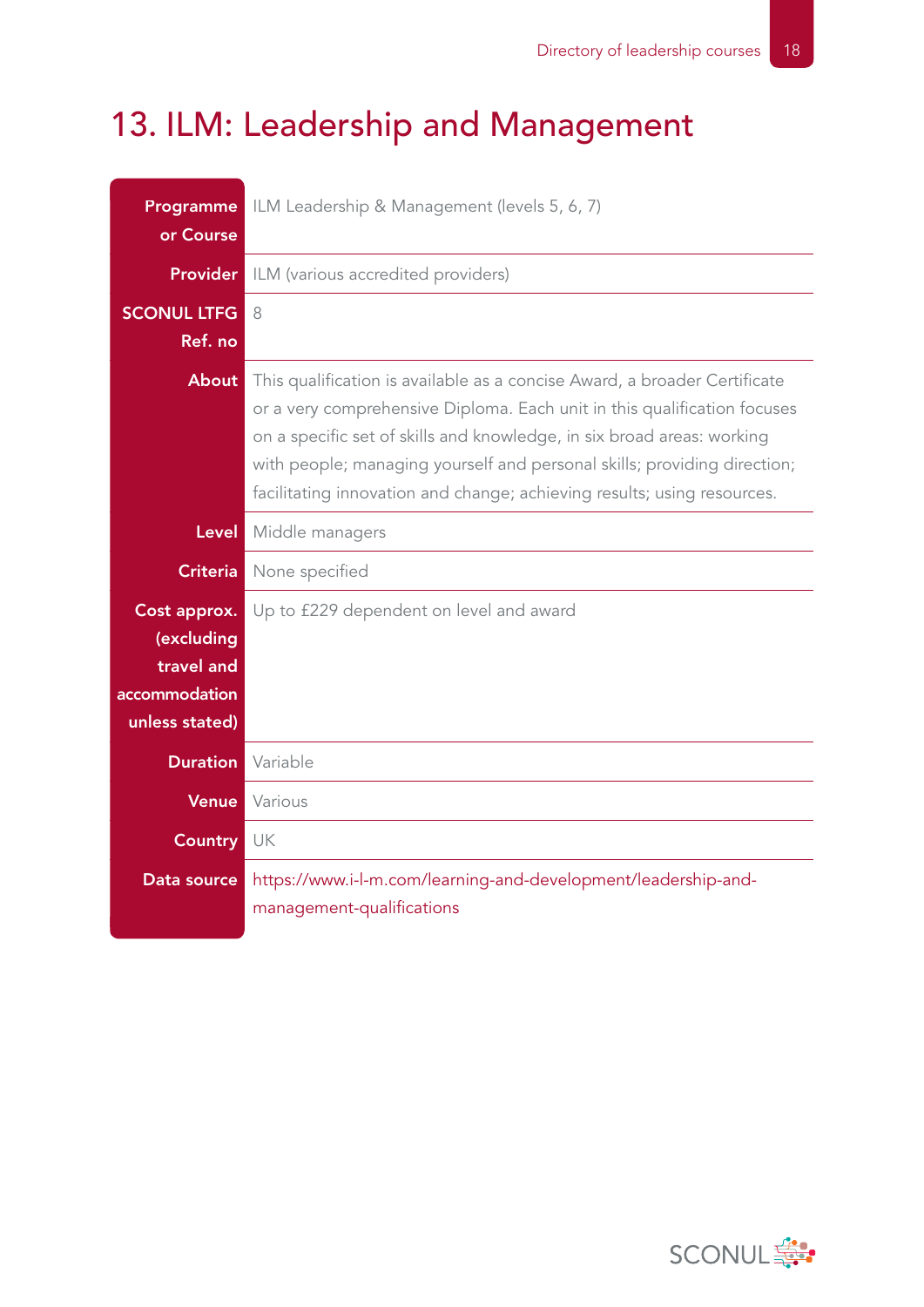### 14. IoD: Inspirational Leadership

| Programme<br>or course                                                      | Inspirational Leadership                                                                                                                                                                                                                                                                                                                                                                                                                                 |
|-----------------------------------------------------------------------------|----------------------------------------------------------------------------------------------------------------------------------------------------------------------------------------------------------------------------------------------------------------------------------------------------------------------------------------------------------------------------------------------------------------------------------------------------------|
| <b>Provider</b>                                                             | Institute of Directors                                                                                                                                                                                                                                                                                                                                                                                                                                   |
| <b>SCONUL LTFG</b><br>Ref. no                                               | 131                                                                                                                                                                                                                                                                                                                                                                                                                                                      |
| <b>About</b>                                                                | This two-day programme will enable participants to: learn how to<br>evaluate and improve your personal leadership style; receive feedback<br>to elaborate a strengths-based personal development; learn how<br>to enhance your credibility and develop a committed organisation;<br>understand how to provide your employees with the big picture,<br>communicate the purpose and meaning of your company's goals and<br>promote a feeling of inclusion. |
| Level                                                                       | Established leaders                                                                                                                                                                                                                                                                                                                                                                                                                                      |
| <b>Criteria</b>                                                             | None specified                                                                                                                                                                                                                                                                                                                                                                                                                                           |
| Cost approx.<br>(excluding<br>travel and<br>accommodation<br>unless stated) | £1320+VAT (discounts for Members)                                                                                                                                                                                                                                                                                                                                                                                                                        |
| <b>Duration</b>                                                             | 2 days                                                                                                                                                                                                                                                                                                                                                                                                                                                   |
| <b>Venue</b>                                                                | IoD Professional Development, London                                                                                                                                                                                                                                                                                                                                                                                                                     |
| <b>Country</b>                                                              | UK                                                                                                                                                                                                                                                                                                                                                                                                                                                       |
| Data source                                                                 | https://www.iod.com/training/open-courses/course-detail/<br>eventdateid/3865                                                                                                                                                                                                                                                                                                                                                                             |

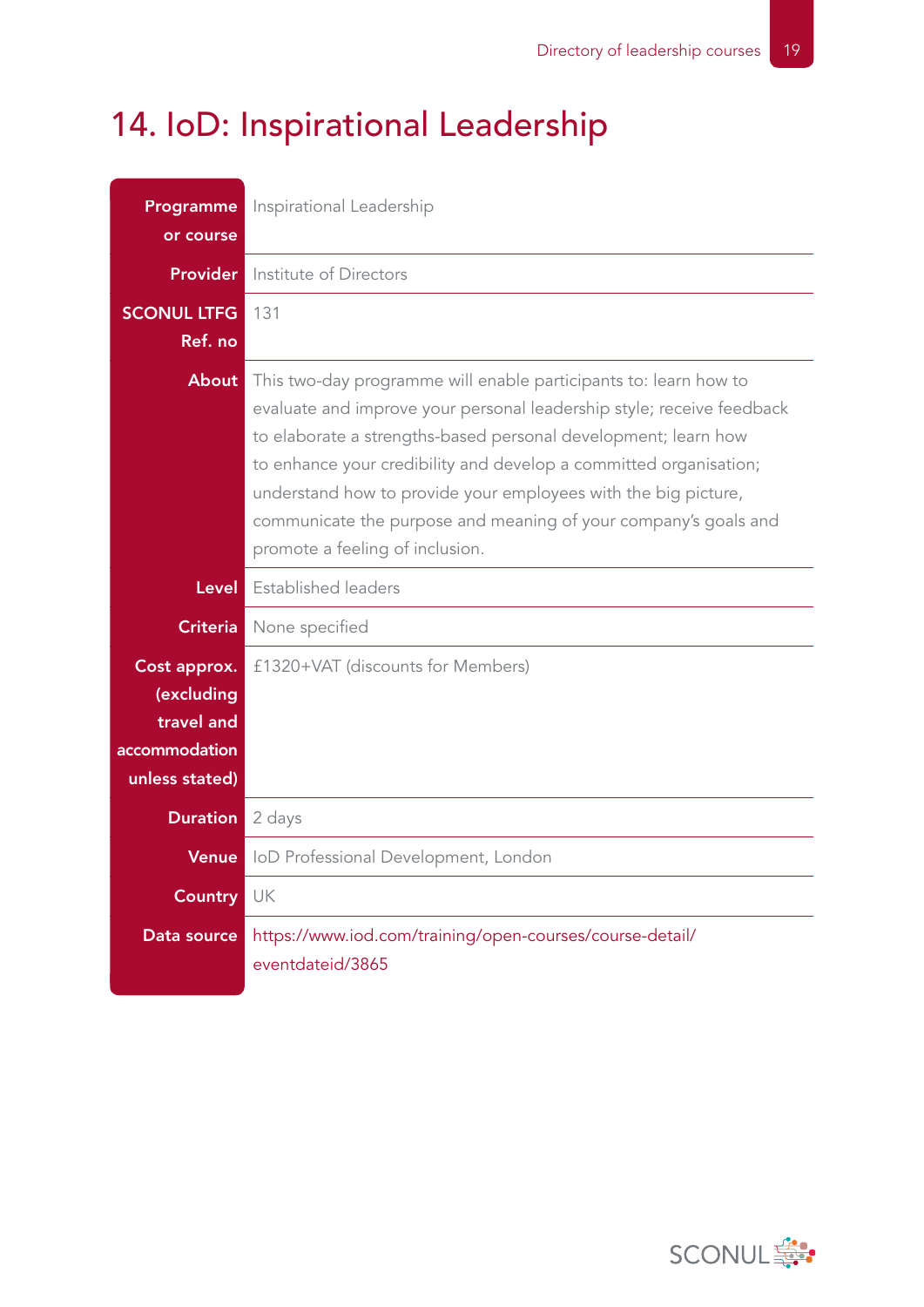### 15. IFLA: International Leaders Programme

| Programme<br>or course                                                      | International Leaders Programme                                                                                                                                                                                                                                                                                                                                                                                                                                                                                                                                                                                                                                                                                                                                                                                                                                                                                                                                                                                                                                         |
|-----------------------------------------------------------------------------|-------------------------------------------------------------------------------------------------------------------------------------------------------------------------------------------------------------------------------------------------------------------------------------------------------------------------------------------------------------------------------------------------------------------------------------------------------------------------------------------------------------------------------------------------------------------------------------------------------------------------------------------------------------------------------------------------------------------------------------------------------------------------------------------------------------------------------------------------------------------------------------------------------------------------------------------------------------------------------------------------------------------------------------------------------------------------|
| <b>Provider</b>                                                             | International Federation of Library Associations (IFLA)                                                                                                                                                                                                                                                                                                                                                                                                                                                                                                                                                                                                                                                                                                                                                                                                                                                                                                                                                                                                                 |
| <b>SCONUL LTFG</b><br>Ref. no                                               | 151                                                                                                                                                                                                                                                                                                                                                                                                                                                                                                                                                                                                                                                                                                                                                                                                                                                                                                                                                                                                                                                                     |
| <b>About</b>                                                                | This two-year programme is designed to increase the cohort of leaders<br>who can effectively represent the wider library sector in the international<br>arena, and to develop leaders within IFLA. Prospective applicants<br>seeking a general leadership or management training course should<br>not apply for this programme. Participants will: contribute to important<br>issues impacting on the future of the library sector; gain experience<br>in working at the international level; gain experience in working with<br>organisations at regional and international levels such as the World<br>Intellectual Property Organisation (WIPO), UNESCO, the European<br>Commission, the Internet Governance Forum; gain experience in the<br>development of policy and position statements; develop negotiating<br>and intervention skills; develop the capacity to advocate and set political<br>agendas; build relationships and develop your networks internationally;<br>build skills to have a broader impact as an advocate in your own library<br>community. |
| Level                                                                       | International leaders                                                                                                                                                                                                                                                                                                                                                                                                                                                                                                                                                                                                                                                                                                                                                                                                                                                                                                                                                                                                                                                   |
| <b>Criteria</b>                                                             | Active participation / leadership within IFLA                                                                                                                                                                                                                                                                                                                                                                                                                                                                                                                                                                                                                                                                                                                                                                                                                                                                                                                                                                                                                           |
| Cost approx.<br>(excluding<br>travel and<br>accommodation<br>unless stated) | Not provided                                                                                                                                                                                                                                                                                                                                                                                                                                                                                                                                                                                                                                                                                                                                                                                                                                                                                                                                                                                                                                                            |
| <b>Duration</b>                                                             | 2 years                                                                                                                                                                                                                                                                                                                                                                                                                                                                                                                                                                                                                                                                                                                                                                                                                                                                                                                                                                                                                                                                 |
| <b>Venue</b>                                                                | Various                                                                                                                                                                                                                                                                                                                                                                                                                                                                                                                                                                                                                                                                                                                                                                                                                                                                                                                                                                                                                                                                 |
| <b>Country</b>                                                              | International incl. USA                                                                                                                                                                                                                                                                                                                                                                                                                                                                                                                                                                                                                                                                                                                                                                                                                                                                                                                                                                                                                                                 |
| Data source                                                                 | http://www.ifla.org/leaders                                                                                                                                                                                                                                                                                                                                                                                                                                                                                                                                                                                                                                                                                                                                                                                                                                                                                                                                                                                                                                             |

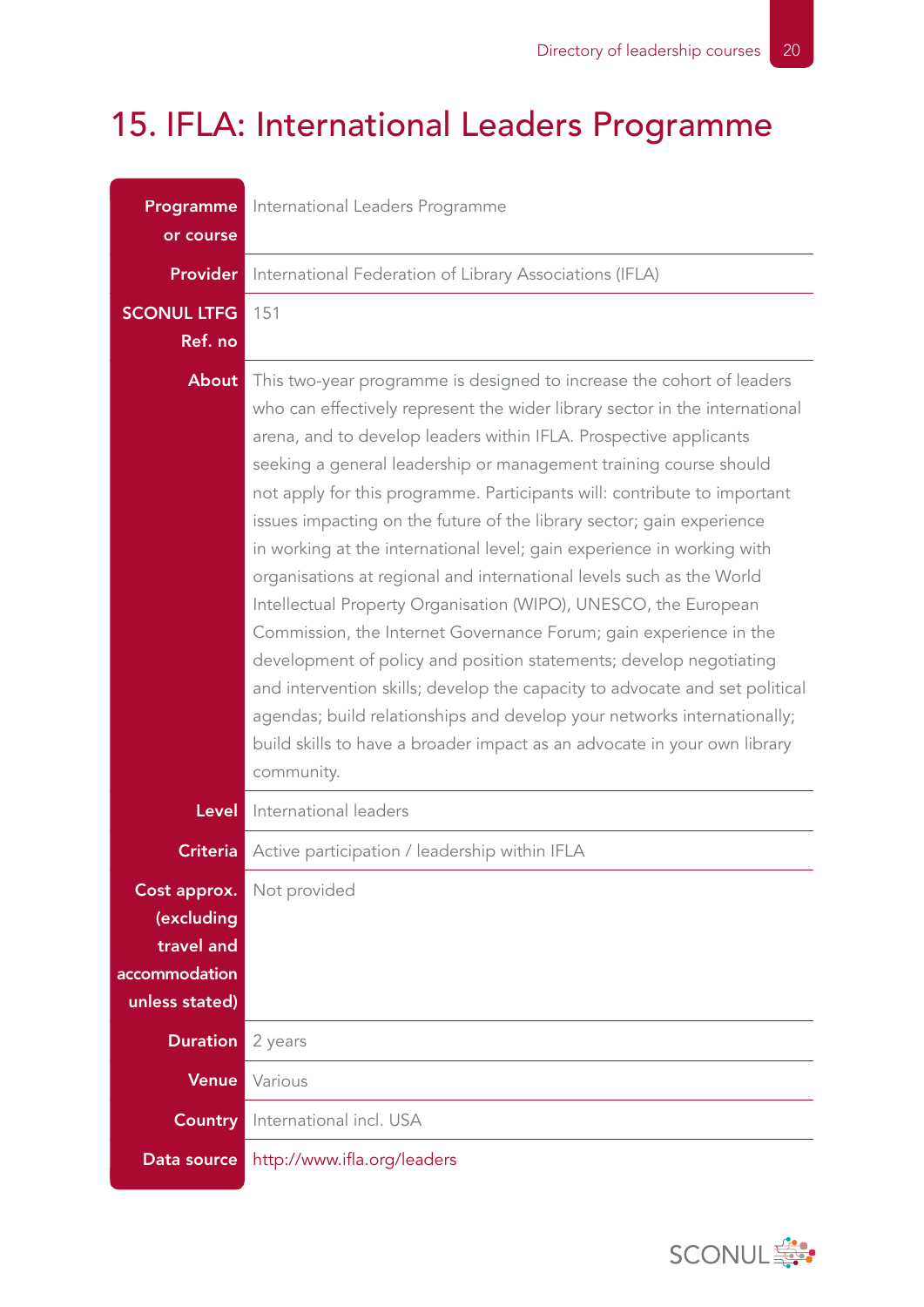### 16. JISC: Digital Leaders Programme

| Programme<br>or course                                                      | Digital Leaders Programme                                                                                                                                                                                                                                                                                                                                                                                                                                                                                                                                                                                            |
|-----------------------------------------------------------------------------|----------------------------------------------------------------------------------------------------------------------------------------------------------------------------------------------------------------------------------------------------------------------------------------------------------------------------------------------------------------------------------------------------------------------------------------------------------------------------------------------------------------------------------------------------------------------------------------------------------------------|
| <b>Provider</b>                                                             | <b>JISC</b>                                                                                                                                                                                                                                                                                                                                                                                                                                                                                                                                                                                                          |
| <b>SCONUL LTFG</b><br>Ref. no                                               | 132                                                                                                                                                                                                                                                                                                                                                                                                                                                                                                                                                                                                                  |
| About                                                                       | This programme will equip participants with the tools, knowledge,<br>and skills to: become a more effective digital leader through your own<br>personal and professional development; explore how organisations can<br>engage more effectively with digital technology at both strategic and<br>operational levels; discover and reflect on how digital technology is<br>changing the way your organisation operates - creating new leadership<br>challenges and strategic opportunities; learn to lead, manage, and<br>influence digitally-driven change across organisations, departments,<br>services, and teams. |
| Level                                                                       | Leaders / Managers in HE / FE                                                                                                                                                                                                                                                                                                                                                                                                                                                                                                                                                                                        |
| <b>Criteria</b>                                                             | None specified                                                                                                                                                                                                                                                                                                                                                                                                                                                                                                                                                                                                       |
| Cost approx.<br>(excluding<br>travel and<br>accommodation<br>unless stated) | £1665+VAT (includes accommodation)                                                                                                                                                                                                                                                                                                                                                                                                                                                                                                                                                                                   |
|                                                                             | <b>Duration</b> 4 days over 2 residential workshops                                                                                                                                                                                                                                                                                                                                                                                                                                                                                                                                                                  |
| Venue                                                                       | The Studio, Manchester                                                                                                                                                                                                                                                                                                                                                                                                                                                                                                                                                                                               |
| <b>Country</b>                                                              | UK                                                                                                                                                                                                                                                                                                                                                                                                                                                                                                                                                                                                                   |
| Data source                                                                 | https://www.jisc.ac.uk/training/digital-leaders-programme                                                                                                                                                                                                                                                                                                                                                                                                                                                                                                                                                            |

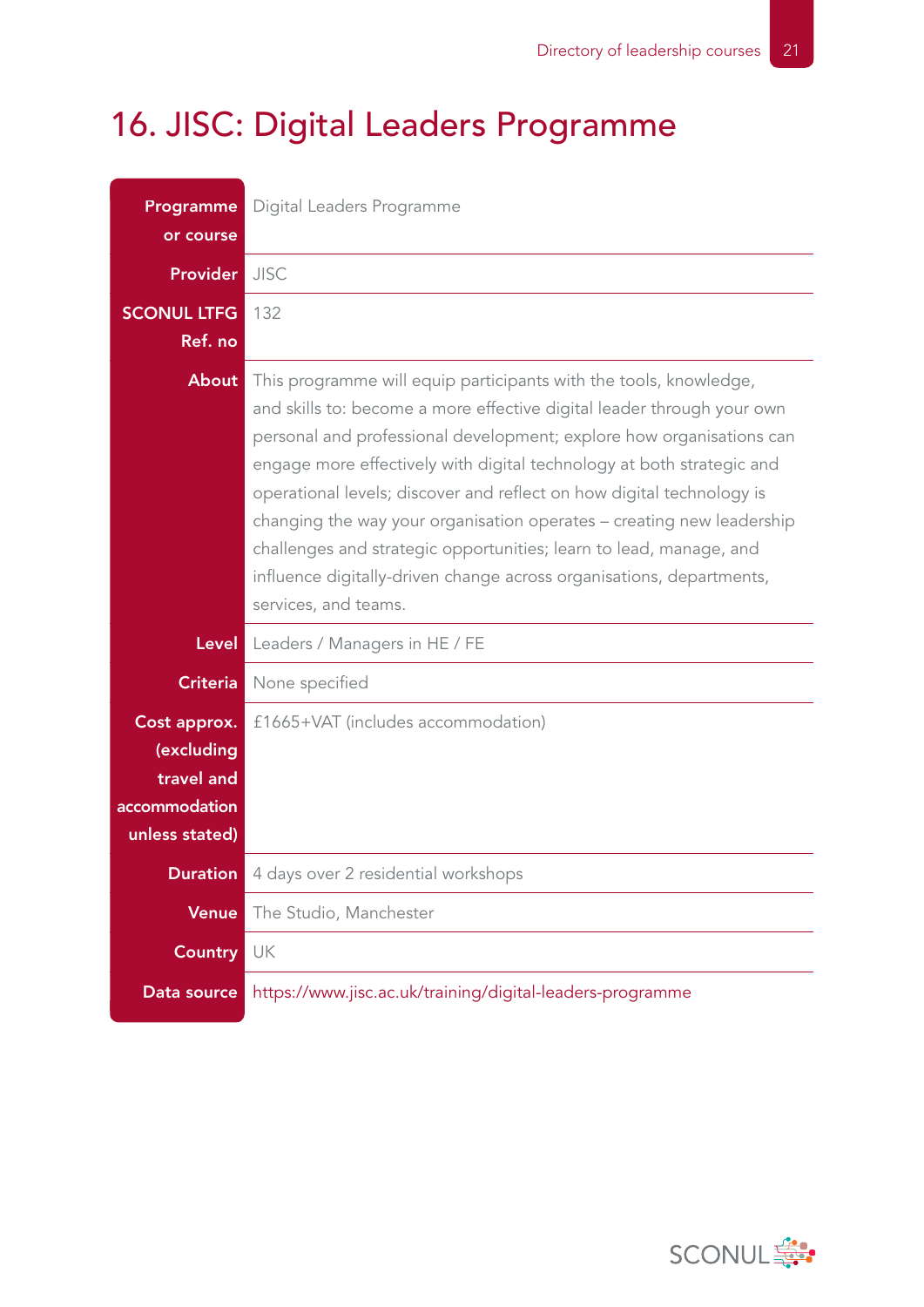#### 17. LFHE: Aurora

| or course                                                     | <b>Programme</b> LFHE Aurora                                                                                                                                                                                                                                                                                                                                                                                                                                                                                                             |
|---------------------------------------------------------------|------------------------------------------------------------------------------------------------------------------------------------------------------------------------------------------------------------------------------------------------------------------------------------------------------------------------------------------------------------------------------------------------------------------------------------------------------------------------------------------------------------------------------------------|
| <b>Provider</b>                                               | Leadership Foundation for Higher Education                                                                                                                                                                                                                                                                                                                                                                                                                                                                                               |
| <b>SCONUL LTFG</b><br>Ref. no                                 | 1                                                                                                                                                                                                                                                                                                                                                                                                                                                                                                                                        |
| About                                                         | Aurora addresses core areas associated with leadership success:<br>understanding organisations and the sector; developing leadership<br>behaviours, skills and knowledge; identifying and overcoming barriers<br>and obstacles; growing confidence and a leadership identity; building<br>networks, coalitions, and support processes. The subjects of the<br>conference style development days are: Identity, Impact and voice;<br>Power and politics; Action learning sets; Core leadership skills; and<br>adaptive leadership skills. |
| Level                                                         | Up to senior level                                                                                                                                                                                                                                                                                                                                                                                                                                                                                                                       |
| <b>Criteria</b>                                               | Women candidates only                                                                                                                                                                                                                                                                                                                                                                                                                                                                                                                    |
| Cost approx.<br>travel and<br>accommodation<br>unless stated) | £1000 LF Members<br>(excluding £1250 Non-members                                                                                                                                                                                                                                                                                                                                                                                                                                                                                         |
| <b>Duration</b>                                               | 5 days at approximately monthly intervals                                                                                                                                                                                                                                                                                                                                                                                                                                                                                                |
| Venue                                                         | Various                                                                                                                                                                                                                                                                                                                                                                                                                                                                                                                                  |
| <b>Country</b>                                                | UK                                                                                                                                                                                                                                                                                                                                                                                                                                                                                                                                       |
| Data source                                                   | https://www.lfhe.ac.uk/en/programmes-events/programmes/<br>women-only/aurora/index.cfm?utm_source=programmes&utm_<br>medium=email&utm_campaign=aurora                                                                                                                                                                                                                                                                                                                                                                                    |

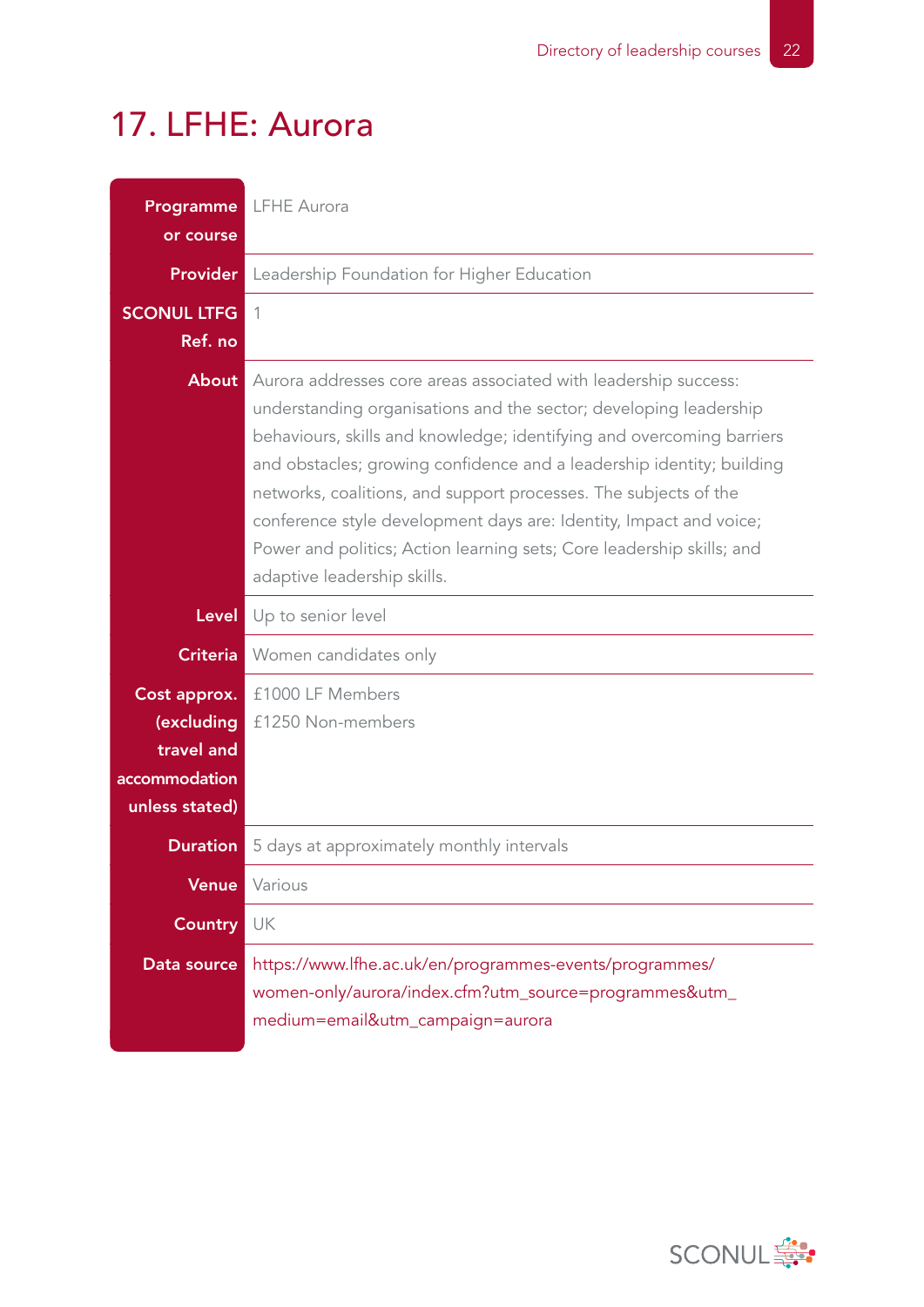#### 18. LFHE: Future Professional Directors

| Programme<br>or course                                                      | LFHE Future Professional Directors                                                                                                                                                                                                                                                                                                                                                                                                                                                                                                                                                                                                                                                                                                                                                                                                                                                                                                                              |
|-----------------------------------------------------------------------------|-----------------------------------------------------------------------------------------------------------------------------------------------------------------------------------------------------------------------------------------------------------------------------------------------------------------------------------------------------------------------------------------------------------------------------------------------------------------------------------------------------------------------------------------------------------------------------------------------------------------------------------------------------------------------------------------------------------------------------------------------------------------------------------------------------------------------------------------------------------------------------------------------------------------------------------------------------------------|
| <b>Provider</b>                                                             | Leadership Foundation for Higher Education                                                                                                                                                                                                                                                                                                                                                                                                                                                                                                                                                                                                                                                                                                                                                                                                                                                                                                                      |
| <b>SCONUL LTFG</b><br>Ref. no                                               | 133                                                                                                                                                                                                                                                                                                                                                                                                                                                                                                                                                                                                                                                                                                                                                                                                                                                                                                                                                             |
| <b>About</b>                                                                | Participants will: explore what it means to lead professional services in<br>a contemporary HE context; share experiences of professional service<br>leadership and develop a wide range of perspectives and insights;<br>build and enhance their awareness of their identity as a leader through<br>engaging with a range of personal, creative, and practical explorations<br>/ exercises; discover skills and approaches for dealing with challenge,<br>including institutional change, developing partnerships, or interpersonal<br>conflict; how to collaboratively engage with others to plan and<br>implement significant change; create their own personal development<br>plan using group enquiry, individual reflection, and practical<br>engagement; acquire an in-depth appreciation of professional services<br>and education issues in higher education that will help them interpret,<br>penetrate, and respond to their organisational context. |
| Level                                                                       | Managers                                                                                                                                                                                                                                                                                                                                                                                                                                                                                                                                                                                                                                                                                                                                                                                                                                                                                                                                                        |
| <b>Criteria</b>                                                             | None specified                                                                                                                                                                                                                                                                                                                                                                                                                                                                                                                                                                                                                                                                                                                                                                                                                                                                                                                                                  |
| Cost approx.<br>(excluding<br>travel and<br>accommodation<br>unless stated) | Members: £5450-£5950<br>Non-members: £6815-£7315                                                                                                                                                                                                                                                                                                                                                                                                                                                                                                                                                                                                                                                                                                                                                                                                                                                                                                                |
| <b>Duration</b>                                                             | 9 months                                                                                                                                                                                                                                                                                                                                                                                                                                                                                                                                                                                                                                                                                                                                                                                                                                                                                                                                                        |
| <b>Venue</b>                                                                | Edinburgh and Cardiff                                                                                                                                                                                                                                                                                                                                                                                                                                                                                                                                                                                                                                                                                                                                                                                                                                                                                                                                           |
| <b>Country</b>                                                              | UK                                                                                                                                                                                                                                                                                                                                                                                                                                                                                                                                                                                                                                                                                                                                                                                                                                                                                                                                                              |
| Data source                                                                 | https://www.lfhe.ac.uk/en/programmes-events/programmes/future-<br>professional-directors.cfm                                                                                                                                                                                                                                                                                                                                                                                                                                                                                                                                                                                                                                                                                                                                                                                                                                                                    |

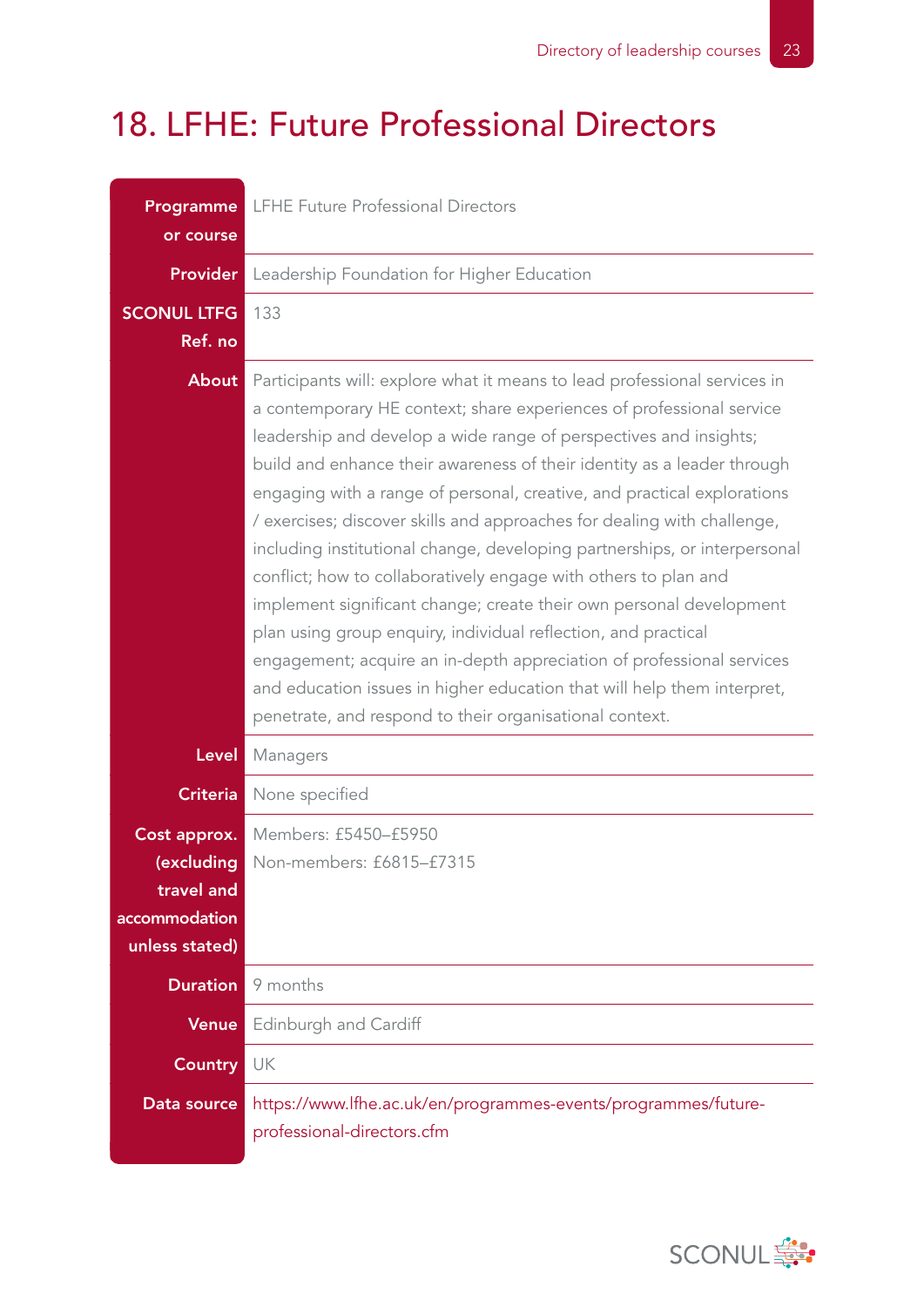#### 19. LIBER Journées

| Programme<br>or course                                                      | LIBER Journées                                                                                                                                                                                                                                                                                                                                                                                                                                                                                                                                                                     |
|-----------------------------------------------------------------------------|------------------------------------------------------------------------------------------------------------------------------------------------------------------------------------------------------------------------------------------------------------------------------------------------------------------------------------------------------------------------------------------------------------------------------------------------------------------------------------------------------------------------------------------------------------------------------------|
| <b>Provider</b>                                                             | <b>I IBFR</b>                                                                                                                                                                                                                                                                                                                                                                                                                                                                                                                                                                      |
| <b>SCONUL LTFG</b><br>Ref. no                                               | 156                                                                                                                                                                                                                                                                                                                                                                                                                                                                                                                                                                                |
| <b>About</b>                                                                | The programme is designed for library directors who are already in<br>leadership positions in their institutions and who are looking ahead<br>at delivering strategic change as libraries and institutions redefine<br>themselves in an ever-changing information and social environment.<br>The theme in 2017 will be Transforming the Library and the Role of the<br>Director in leading library services and provision in rapidly changing<br>digital, educational, and research environments and within a developing<br>trend towards shared - and even outsourced - services. |
| <b>Level</b>                                                                | <b>Directors</b>                                                                                                                                                                                                                                                                                                                                                                                                                                                                                                                                                                   |
| <b>Criteria</b>                                                             | None specified                                                                                                                                                                                                                                                                                                                                                                                                                                                                                                                                                                     |
| Cost approx.<br>(excluding<br>travel and<br>accommodation<br>unless stated) | €1300 (participants from institutions part of LIBER); $€2000$ (institutions<br>not part of LIBER)                                                                                                                                                                                                                                                                                                                                                                                                                                                                                  |
| <b>Duration</b>                                                             | 3 days                                                                                                                                                                                                                                                                                                                                                                                                                                                                                                                                                                             |
| <b>Venue</b>                                                                | Sciences Po, Paris                                                                                                                                                                                                                                                                                                                                                                                                                                                                                                                                                                 |
| <b>Country</b>                                                              | France                                                                                                                                                                                                                                                                                                                                                                                                                                                                                                                                                                             |
| Data source                                                                 | http://libereurope.eu/liber-journees-for-library-directors/                                                                                                                                                                                                                                                                                                                                                                                                                                                                                                                        |

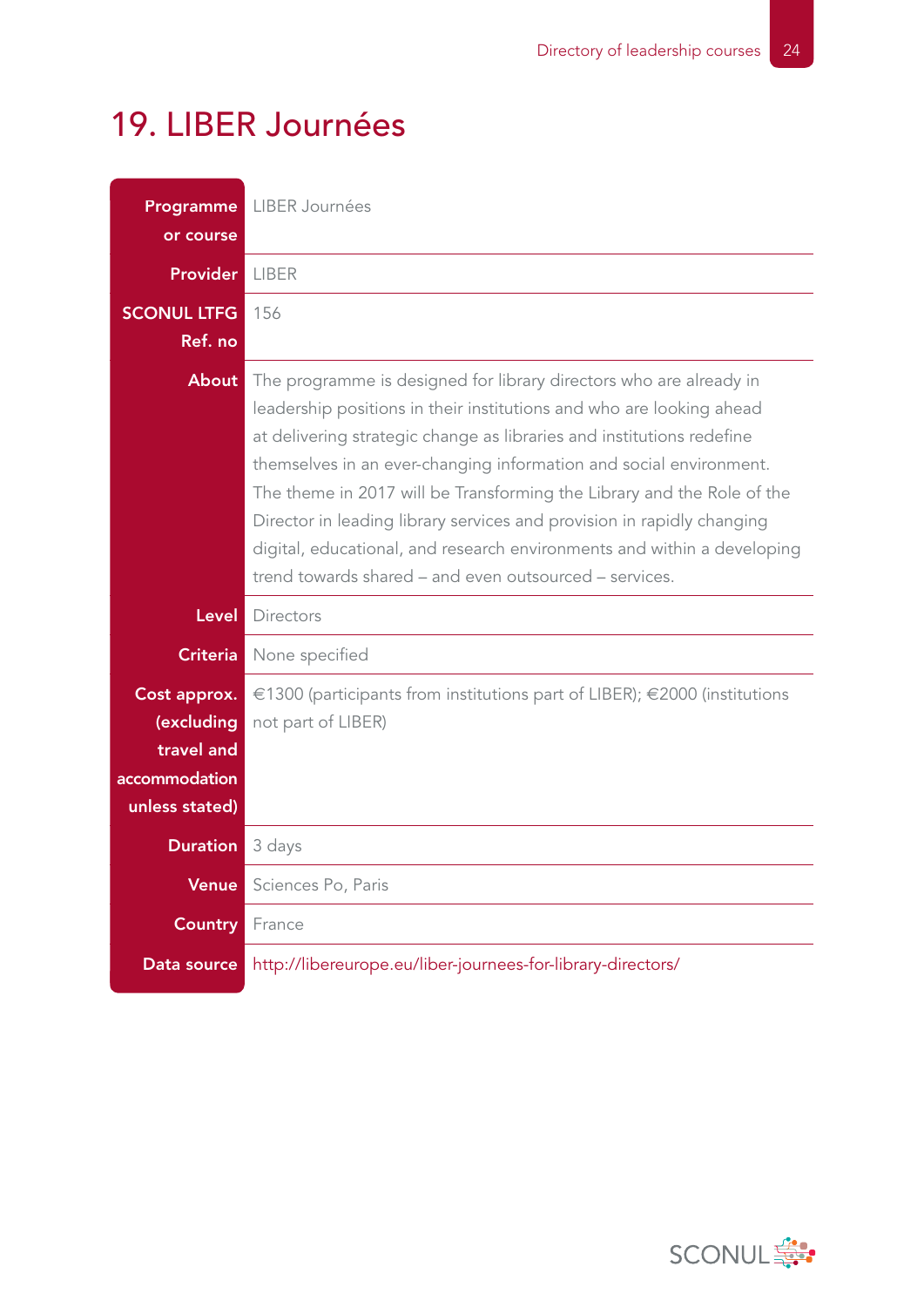#### 20. LIBER: Leadership Development Programme

| Programme                                                                   | LIBER Leadership Development Programme                                                                                                                                                                                                                                                                                                                                                                                                                               |
|-----------------------------------------------------------------------------|----------------------------------------------------------------------------------------------------------------------------------------------------------------------------------------------------------------------------------------------------------------------------------------------------------------------------------------------------------------------------------------------------------------------------------------------------------------------|
| or course                                                                   |                                                                                                                                                                                                                                                                                                                                                                                                                                                                      |
| <b>Provider</b>                                                             | <b>LIBER</b>                                                                                                                                                                                                                                                                                                                                                                                                                                                         |
| <b>SCONUL LTFG</b><br>Ref. no                                               | 134                                                                                                                                                                                                                                                                                                                                                                                                                                                                  |
| <b>About</b>                                                                | This LIBER Programme is aimed at 'emerging leaders', people who<br>are already in senior management positions, but who wish to do more<br>to enhance their leadership qualities in preparation for the step up<br>to the next big challenge - that of taking responsibility for leading an<br>organisation through changing times. Critical areas to address will be:<br>self-awareness; strategy; leading others; getting the best from others,<br>and your future. |
| <b>Level</b>                                                                | Middle managers                                                                                                                                                                                                                                                                                                                                                                                                                                                      |
| <b>Criteria</b>                                                             | None specified                                                                                                                                                                                                                                                                                                                                                                                                                                                       |
| Cost approx.<br>(excluding<br>travel and<br>accommodation<br>unless stated) | €700 for first seminar                                                                                                                                                                                                                                                                                                                                                                                                                                               |
|                                                                             |                                                                                                                                                                                                                                                                                                                                                                                                                                                                      |
| <b>Duration</b>                                                             | 1 year                                                                                                                                                                                                                                                                                                                                                                                                                                                               |
| <b>Venue</b>                                                                | Various, including Greece and France                                                                                                                                                                                                                                                                                                                                                                                                                                 |
| <b>Country</b>                                                              | Europe                                                                                                                                                                                                                                                                                                                                                                                                                                                               |

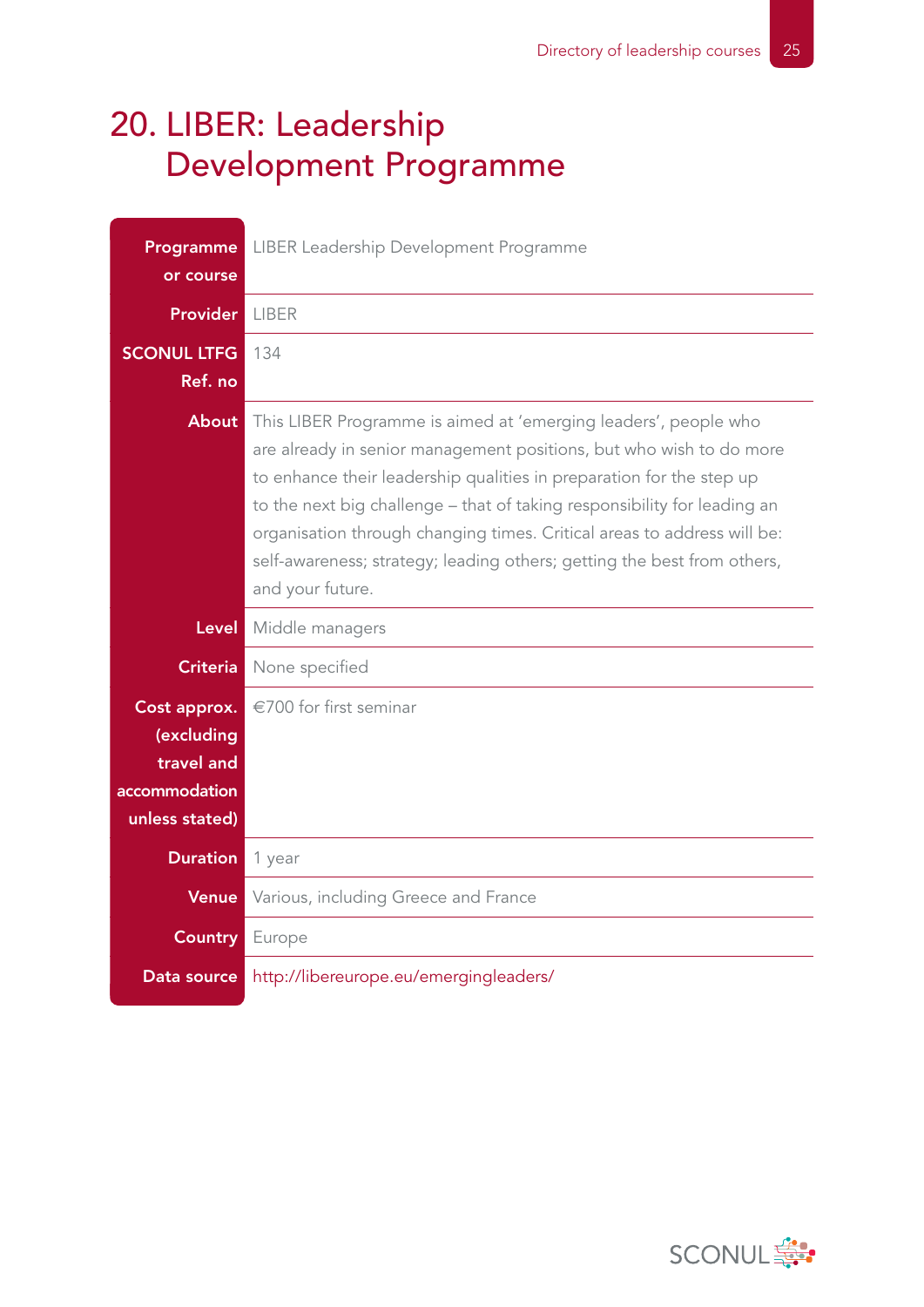### 21. LBS: Essentials of Leadership

| or course                                                                   | <b>Programme</b> Essentials of Leadership                                                                                                                                                      |
|-----------------------------------------------------------------------------|------------------------------------------------------------------------------------------------------------------------------------------------------------------------------------------------|
| <b>Provider</b>                                                             | London Business School                                                                                                                                                                         |
| <b>SCONUL LTFG</b><br>Ref. no                                               | 135                                                                                                                                                                                            |
| <b>About</b>                                                                | Over 5.5 days participants will learn how to be effective leaders in<br>five steps: finding purpose; empowering others; enabling change;<br>influencing effectively; leveraging your strengths |
| Level                                                                       | Managers / Directors                                                                                                                                                                           |
| <b>Criteria</b>                                                             | None specified                                                                                                                                                                                 |
| Cost approx.<br>(excluding<br>travel and<br>accommodation<br>unless stated) | £7900                                                                                                                                                                                          |
| Duration                                                                    | 5.5 days residential                                                                                                                                                                           |
| <b>Venue</b>                                                                | London Business School                                                                                                                                                                         |
| <b>Country</b>                                                              | UK                                                                                                                                                                                             |
| Data source                                                                 | https://www.london.edu/programmes/executive-education/topic/<br>leadership/essentials-of-leadership?display=expanded#.WW4wjf5wZ8w                                                              |

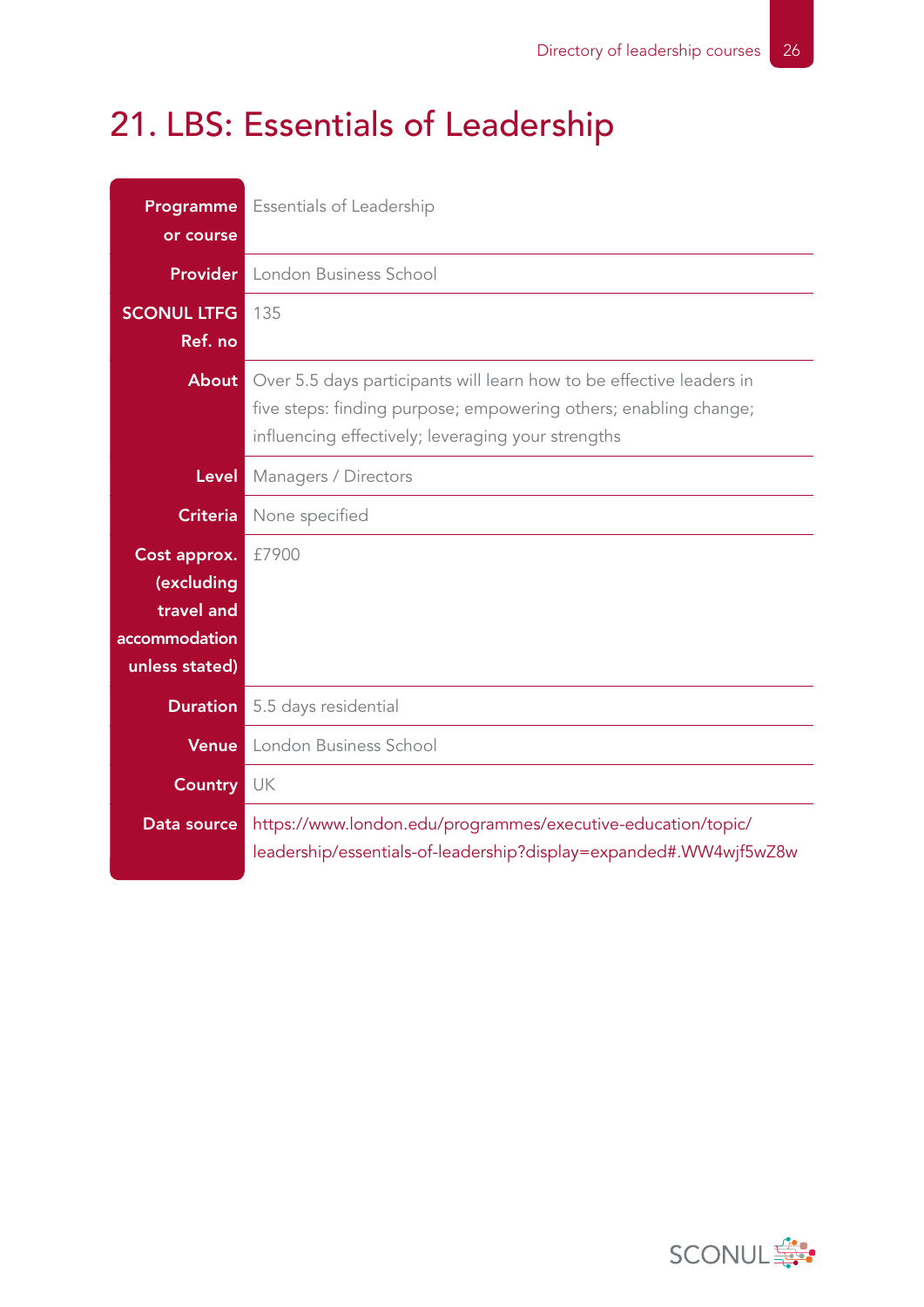#### 22. NCEE: Entrepreneurial University Leaders Programme

| Programme<br>or course                                                      | Entrepreneurial University Leaders Programme                                                                                                                                                                                                                                                                                                                                                                                                                                                                                                                                                                                                                                                                                                                                                                                      |
|-----------------------------------------------------------------------------|-----------------------------------------------------------------------------------------------------------------------------------------------------------------------------------------------------------------------------------------------------------------------------------------------------------------------------------------------------------------------------------------------------------------------------------------------------------------------------------------------------------------------------------------------------------------------------------------------------------------------------------------------------------------------------------------------------------------------------------------------------------------------------------------------------------------------------------|
| <b>Provider</b>                                                             | National Centre for Entrepreneurship in Education                                                                                                                                                                                                                                                                                                                                                                                                                                                                                                                                                                                                                                                                                                                                                                                 |
| <b>SCONUL LTFG</b><br>Ref. no                                               | 5                                                                                                                                                                                                                                                                                                                                                                                                                                                                                                                                                                                                                                                                                                                                                                                                                                 |
| About                                                                       | This programme has a strong reputation as a leading development<br>initiative for senior university personnel wishing to: appreciate the<br>relevance and benefits of entrepreneurship within the university context,<br>as well as its application;<br>learn how current challenges are being met by entrepreneurial best<br>practice at universities across the UK and internationally; look into likely<br>future developments and analyse the implications of possible future<br>scenarios; understand the capabilities required to lead entrepreneurially<br>and to manage change and entrepreneurial development; identify<br>possible areas for change and innovation within their university and<br>develop strategies to effect this change; join a network of peers with<br>whom to share success and discuss challenge |
| Level                                                                       | Senior managers                                                                                                                                                                                                                                                                                                                                                                                                                                                                                                                                                                                                                                                                                                                                                                                                                   |
| <b>Criteria</b>                                                             | None specified                                                                                                                                                                                                                                                                                                                                                                                                                                                                                                                                                                                                                                                                                                                                                                                                                    |
| Cost approx.<br>(excluding<br>travel and<br>accommodation<br>unless stated) | £10,900                                                                                                                                                                                                                                                                                                                                                                                                                                                                                                                                                                                                                                                                                                                                                                                                                           |
| <b>Duration</b>                                                             | 3 x four-day residentials                                                                                                                                                                                                                                                                                                                                                                                                                                                                                                                                                                                                                                                                                                                                                                                                         |
| <b>Venue</b>                                                                | Oxford, Lincoln, London                                                                                                                                                                                                                                                                                                                                                                                                                                                                                                                                                                                                                                                                                                                                                                                                           |
| <b>Country</b>                                                              | UK                                                                                                                                                                                                                                                                                                                                                                                                                                                                                                                                                                                                                                                                                                                                                                                                                                |
| Data source                                                                 | http://ncee.org.uk/leadership/                                                                                                                                                                                                                                                                                                                                                                                                                                                                                                                                                                                                                                                                                                                                                                                                    |

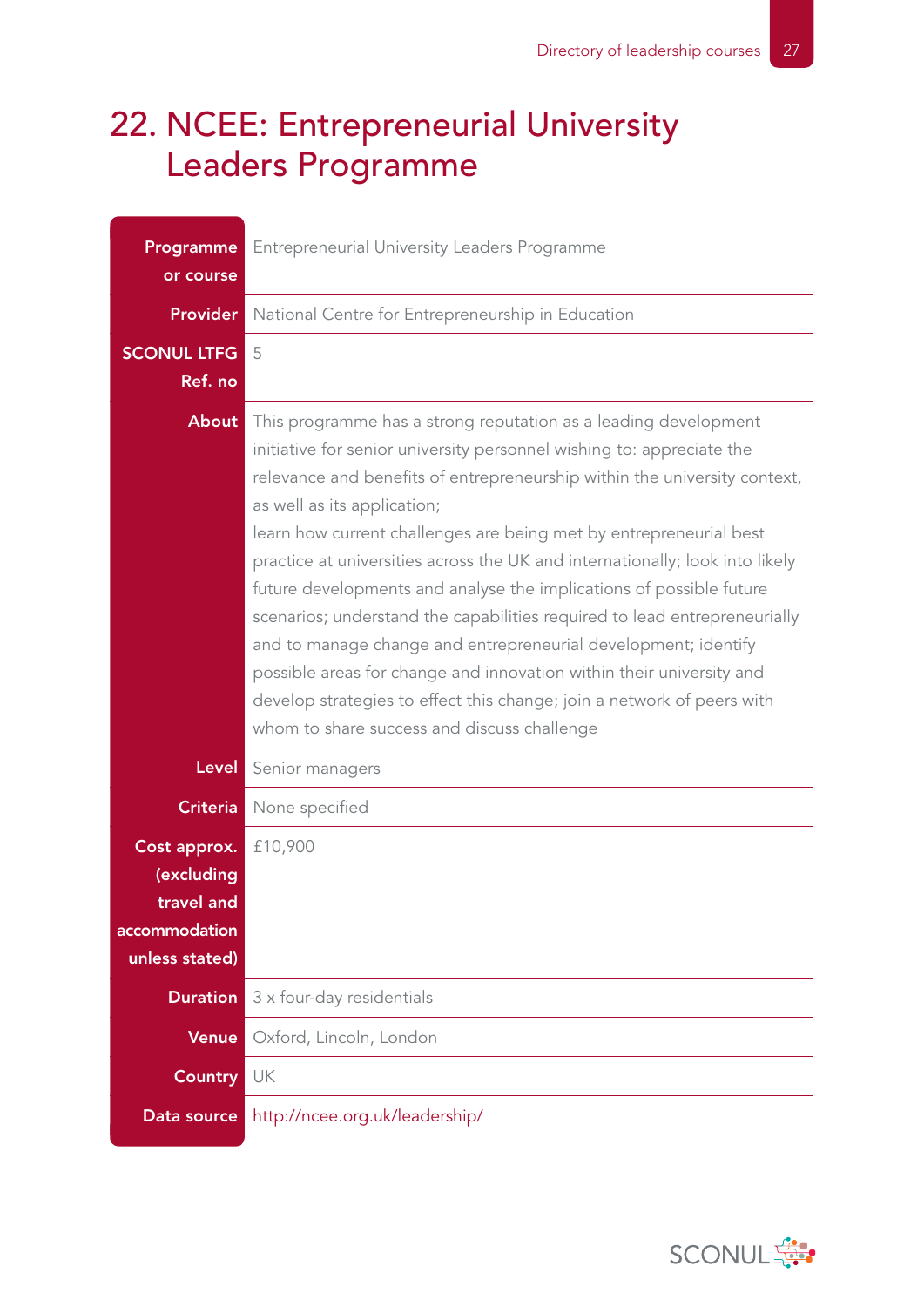### 23. OU: Developing your Leadership Style

| Programme<br>or course                                                      | Developing your Leadership Style                                                                                                                                                                                                                                                                                                                                                                                                                                                                                                                                                             |
|-----------------------------------------------------------------------------|----------------------------------------------------------------------------------------------------------------------------------------------------------------------------------------------------------------------------------------------------------------------------------------------------------------------------------------------------------------------------------------------------------------------------------------------------------------------------------------------------------------------------------------------------------------------------------------------|
| <b>Provider</b>                                                             | Open University                                                                                                                                                                                                                                                                                                                                                                                                                                                                                                                                                                              |
| <b>SCONUL LTFG</b><br>Ref. no                                               | 152                                                                                                                                                                                                                                                                                                                                                                                                                                                                                                                                                                                          |
| <b>About</b>                                                                | Participants will study: defining leadership - how is it different to<br>management? different theories about leadership - you will explore the<br>relevance of these theories to your own practice; leadership for 21st<br>century organisations. An introduction to theories which particularly<br>respond to an environment in which organisations are characterised<br>increasingly by flatter structures and complex matrix arrangements;<br>adaptive leadership which focuses on how individuals lead without or<br>beyond authority to address complex problems; leadership practice. |
| <b>Level</b>                                                                | Anyone with leadership experience                                                                                                                                                                                                                                                                                                                                                                                                                                                                                                                                                            |
| <b>Criteria</b>                                                             | None specified                                                                                                                                                                                                                                                                                                                                                                                                                                                                                                                                                                               |
| Cost approx.<br>(excluding<br>travel and<br>accommodation<br>unless stated) | £295.00                                                                                                                                                                                                                                                                                                                                                                                                                                                                                                                                                                                      |
| <b>Duration</b>                                                             | Short course, 12 hours                                                                                                                                                                                                                                                                                                                                                                                                                                                                                                                                                                       |
| <b>Venue</b>                                                                | Distance learning                                                                                                                                                                                                                                                                                                                                                                                                                                                                                                                                                                            |
| <b>Country</b>                                                              | UK                                                                                                                                                                                                                                                                                                                                                                                                                                                                                                                                                                                           |
| Data source                                                                 | http://www.open.ac.uk/courses/short-courses/bg005                                                                                                                                                                                                                                                                                                                                                                                                                                                                                                                                            |

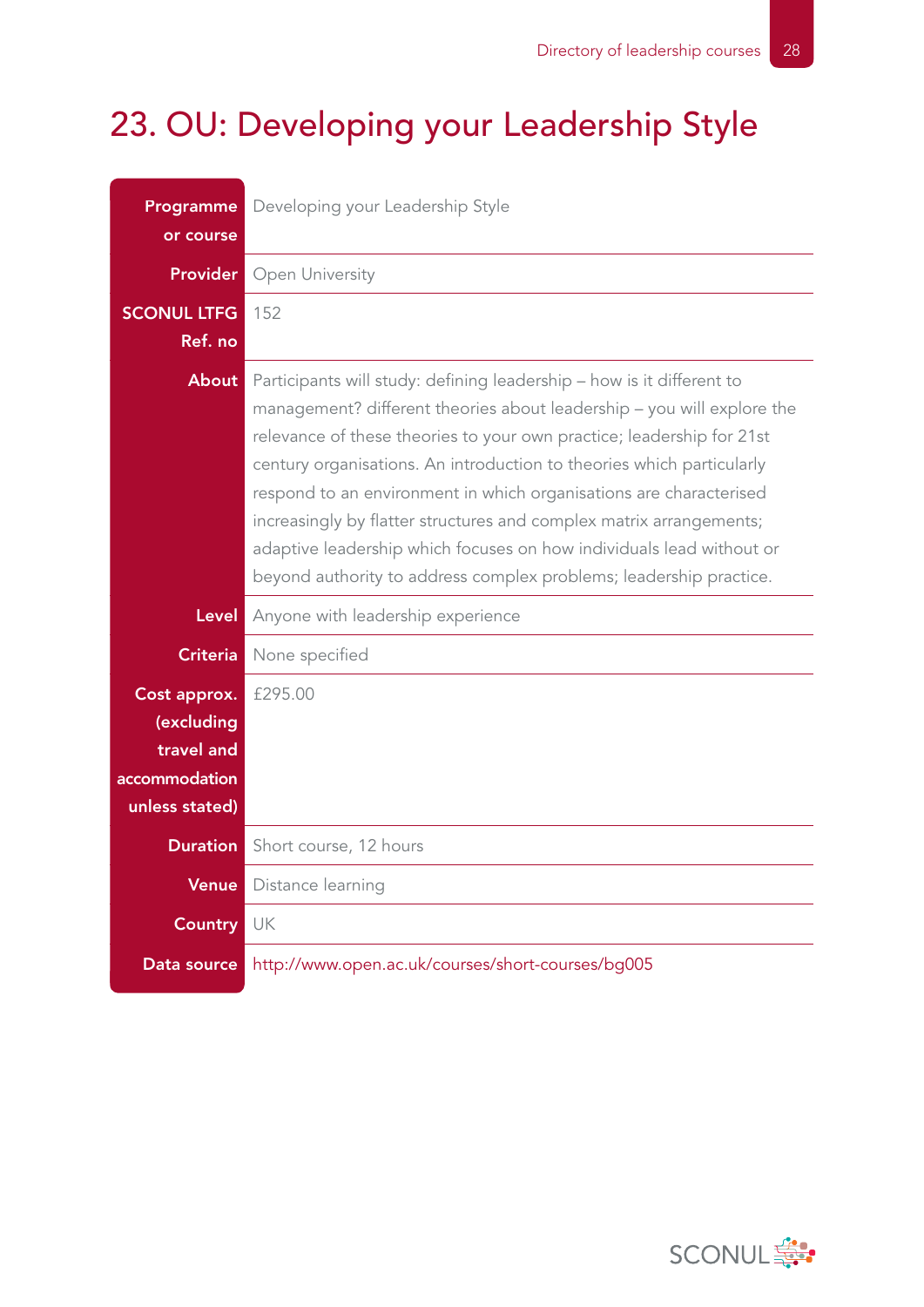## 24. PAI: ILM Certificate in Leadership

| Programme<br>or course                                                      | ILM Certificate in Leadership                                                                                                                                                                                                                                                                                                                                                                                                                                         |
|-----------------------------------------------------------------------------|-----------------------------------------------------------------------------------------------------------------------------------------------------------------------------------------------------------------------------------------------------------------------------------------------------------------------------------------------------------------------------------------------------------------------------------------------------------------------|
| <b>Provider</b>                                                             | Public Affairs Ireland                                                                                                                                                                                                                                                                                                                                                                                                                                                |
| <b>SCONUL LTFG</b><br>Ref. no                                               | 9                                                                                                                                                                                                                                                                                                                                                                                                                                                                     |
| <b>About</b>                                                                | This course will enable participants to: understand the development<br>and leading of teams; develop an in-depth understanding of your own<br>personality and how it influences your work; be able to identify the<br>prevailing leadership styles in your organisation; develop their ability<br>to communicate their organisation's values and goals to others; and<br>improve and develop your personal leadership and management skills<br>for the public sector. |
| <b>Level</b>                                                                | Manager / director                                                                                                                                                                                                                                                                                                                                                                                                                                                    |
| <b>Criteria</b>                                                             | None specified                                                                                                                                                                                                                                                                                                                                                                                                                                                        |
| Cost approx.<br>(excluding<br>travel and<br>accommodation<br>unless stated) | €1650                                                                                                                                                                                                                                                                                                                                                                                                                                                                 |
| <b>Duration</b>                                                             | 3 days                                                                                                                                                                                                                                                                                                                                                                                                                                                                |
| Venue                                                                       | Public Affairs Ireland, Dublin                                                                                                                                                                                                                                                                                                                                                                                                                                        |
| <b>Country</b>                                                              | Ireland                                                                                                                                                                                                                                                                                                                                                                                                                                                               |
| Data source                                                                 | https://www.pai.ie/ilm-certificate-leadership/                                                                                                                                                                                                                                                                                                                                                                                                                        |

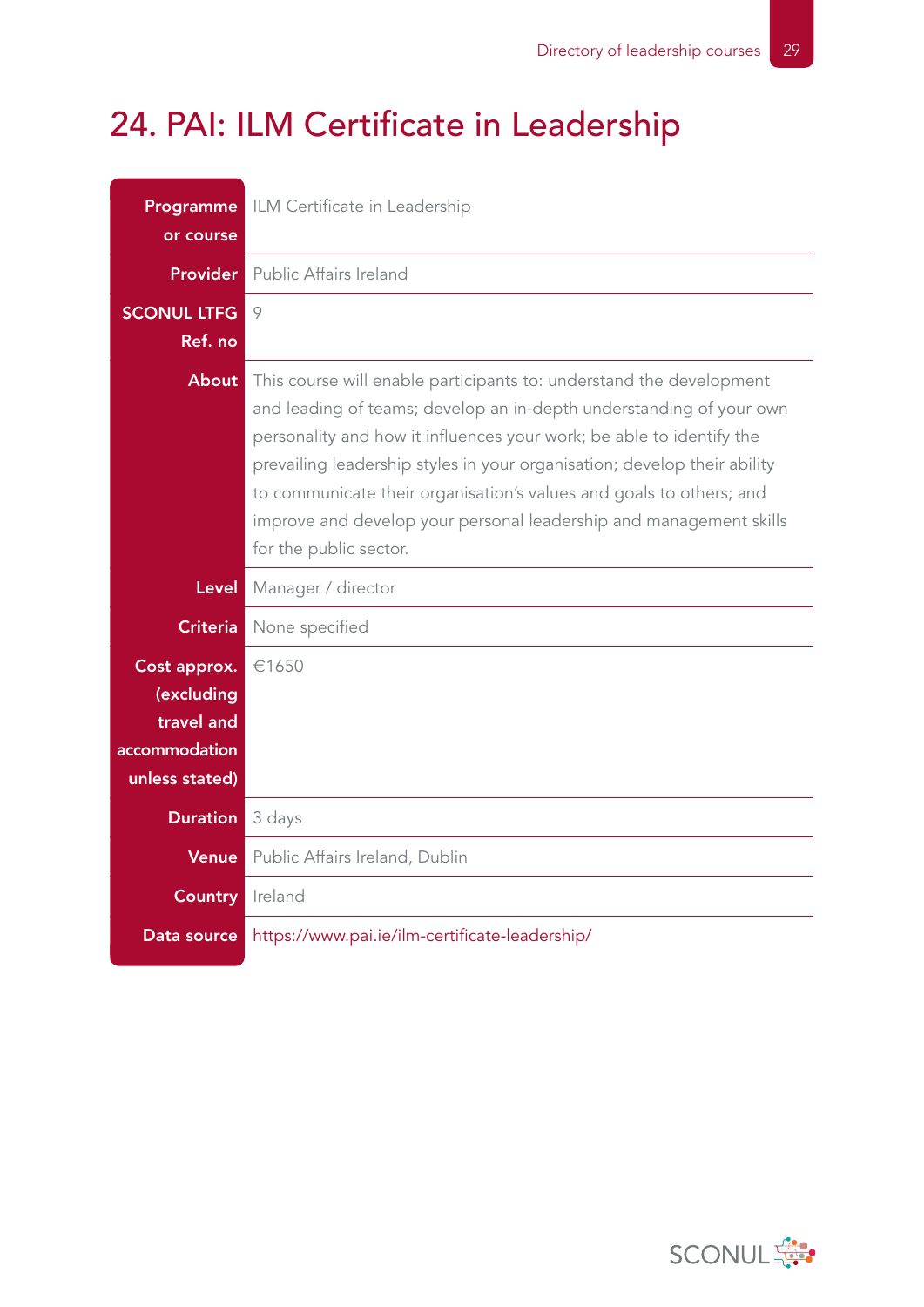#### 25. Said Business School: Oxford Advanced Management and Leadership Programme

| Programme                  | Oxford Advanced Management and Leadership Programme                                                                                                                                                                                                                                                                                                                                                                                         |
|----------------------------|---------------------------------------------------------------------------------------------------------------------------------------------------------------------------------------------------------------------------------------------------------------------------------------------------------------------------------------------------------------------------------------------------------------------------------------------|
| or course                  |                                                                                                                                                                                                                                                                                                                                                                                                                                             |
| <b>Provider</b>            | Saïd Business School                                                                                                                                                                                                                                                                                                                                                                                                                        |
| <b>SCONUL LTFG</b>         | 144                                                                                                                                                                                                                                                                                                                                                                                                                                         |
| Ref. no                    |                                                                                                                                                                                                                                                                                                                                                                                                                                             |
| About                      | A 21-day executive programme, the Oxford Advanced Management &<br>Leadership Programme facilitates a true transformational experience for<br>the senior leaders attending. You will leave Oxford more receptive to<br>new ideas and perspectives, more aware of the challenges and choices<br>that you face as a global leader, and more enabled to effect positive and<br>lasting change on yourself, your organisation, and your society. |
| Level                      | Senior leaders                                                                                                                                                                                                                                                                                                                                                                                                                              |
| <b>Criteria</b>            | None specified                                                                                                                                                                                                                                                                                                                                                                                                                              |
| Cost approx.<br>(excluding | £17,500 + £1810 accommodation fee                                                                                                                                                                                                                                                                                                                                                                                                           |
| travel and                 |                                                                                                                                                                                                                                                                                                                                                                                                                                             |
| accommodation              |                                                                                                                                                                                                                                                                                                                                                                                                                                             |
| unless stated)             |                                                                                                                                                                                                                                                                                                                                                                                                                                             |
| Duration                   | 21 days                                                                                                                                                                                                                                                                                                                                                                                                                                     |
| <b>Venue</b>               | Saïd Business School, London                                                                                                                                                                                                                                                                                                                                                                                                                |
| <b>Country</b>             | UK                                                                                                                                                                                                                                                                                                                                                                                                                                          |
| Data source                | https://www.sbs.ox.ac.uk/programmes/execed/amlp                                                                                                                                                                                                                                                                                                                                                                                             |

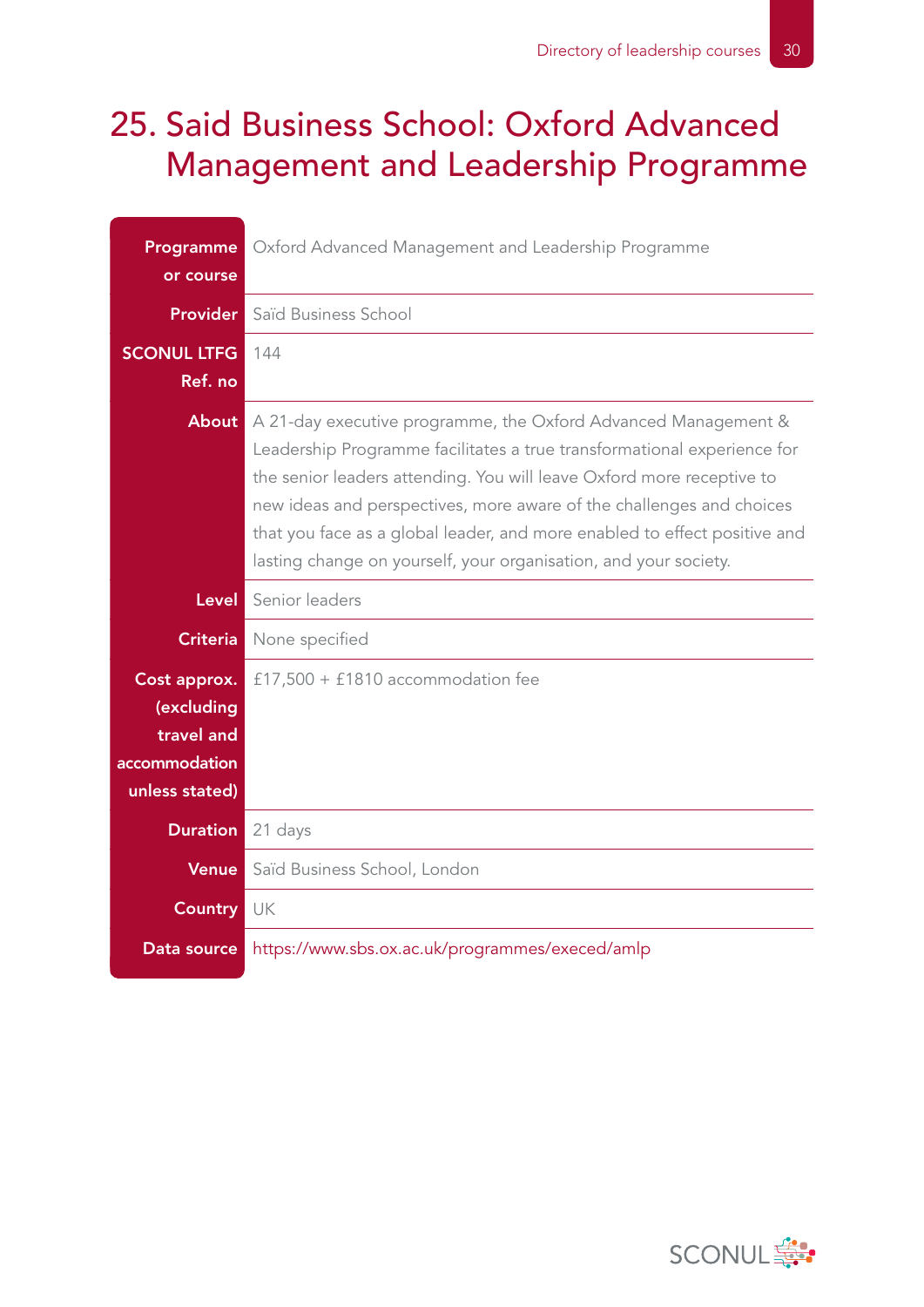#### 26. Said Business School: Oxford Strategic Leadership Programme

| Programme<br>or course                                                      | Oxford Strategic Leadership Programme                                                                                                                                                                                                                                                                                                                                                                                                                                                                                                                                                                                                                                      |
|-----------------------------------------------------------------------------|----------------------------------------------------------------------------------------------------------------------------------------------------------------------------------------------------------------------------------------------------------------------------------------------------------------------------------------------------------------------------------------------------------------------------------------------------------------------------------------------------------------------------------------------------------------------------------------------------------------------------------------------------------------------------|
| <b>Provider</b>                                                             | Saïd Business School                                                                                                                                                                                                                                                                                                                                                                                                                                                                                                                                                                                                                                                       |
| <b>SCONUL LTFG</b><br>Ref. no                                               | 143                                                                                                                                                                                                                                                                                                                                                                                                                                                                                                                                                                                                                                                                        |
| <b>About</b>                                                                | Participants will: step back from the pressure of the day-to-day and<br>explore new methods of tackling the challenges of modern leadership;<br>develop broader insight about your leadership in today's complex and<br>uncertain environment; explore leadership through a series of unique<br>experiential sessions designed to examine your leadership challenges<br>through different perspectives; learn how to harness intellect, emotion,<br>and intuition to better motivate others and exercise good judgement<br>under pressure; re-energise yourself and return to your organisation as<br>one who leads others refreshed, and with greater clarity and vision. |
| Level I                                                                     | Senior leader                                                                                                                                                                                                                                                                                                                                                                                                                                                                                                                                                                                                                                                              |
| <b>Criteria</b>                                                             | None specified                                                                                                                                                                                                                                                                                                                                                                                                                                                                                                                                                                                                                                                             |
| Cost approx.<br>(excluding<br>travel and<br>accommodation<br>unless stated) | £12,000 + £600 accommodation fees                                                                                                                                                                                                                                                                                                                                                                                                                                                                                                                                                                                                                                          |
| <b>Duration</b> 6 days                                                      |                                                                                                                                                                                                                                                                                                                                                                                                                                                                                                                                                                                                                                                                            |
| <b>Venue</b>                                                                | Saïd Business School, Oxford                                                                                                                                                                                                                                                                                                                                                                                                                                                                                                                                                                                                                                               |
| <b>Country</b>                                                              | UK                                                                                                                                                                                                                                                                                                                                                                                                                                                                                                                                                                                                                                                                         |
| Data source                                                                 | http://www.sbs.ox.ac.uk/programmes/execed/oslp/welcome                                                                                                                                                                                                                                                                                                                                                                                                                                                                                                                                                                                                                     |

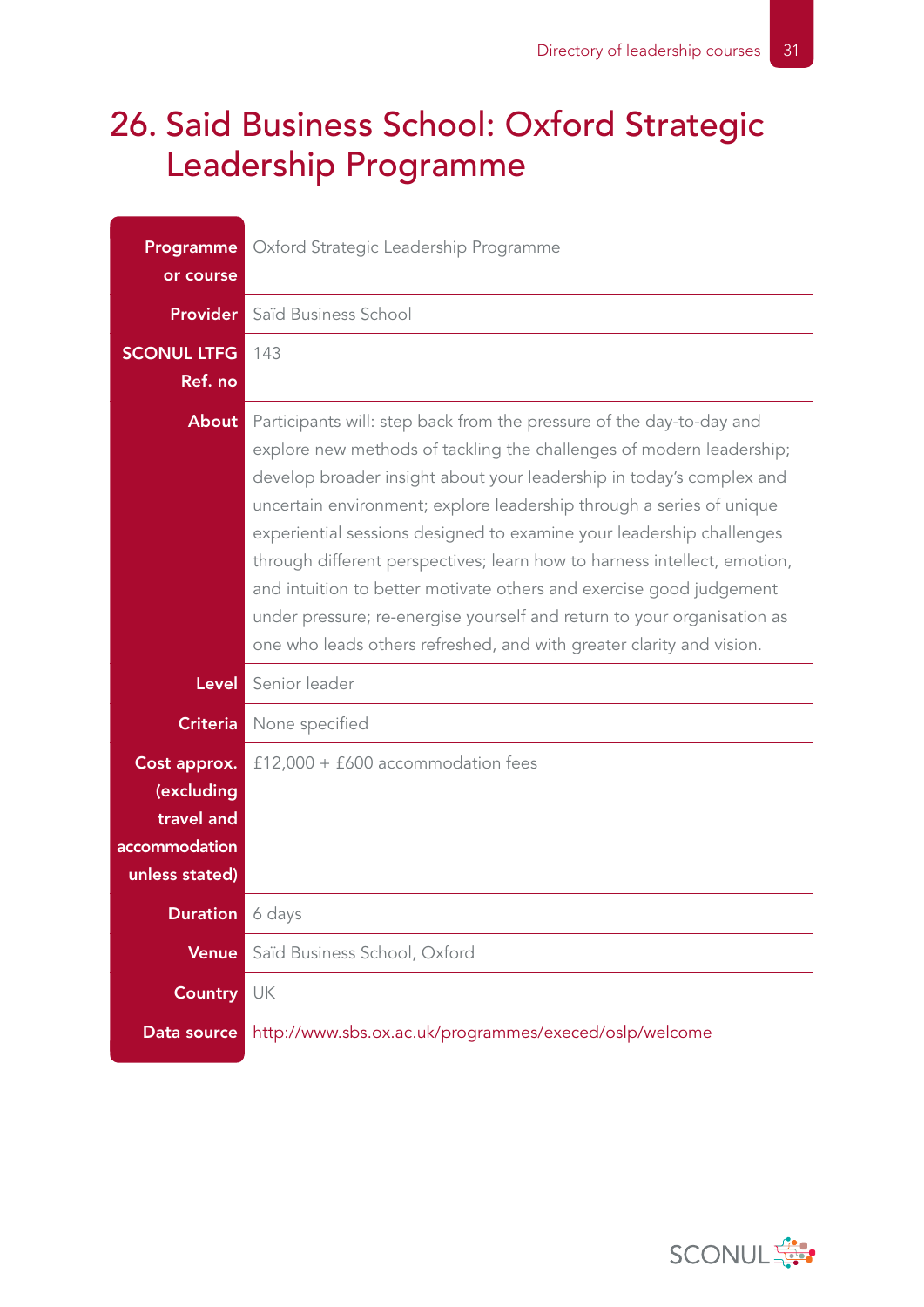### 27. UHK Libraries: Annual Library Leadership Institute

| Programme<br>or course                                                            | Annual Library Leadership Institute                                                                                                                                                                                                                                                                                                                                                                                                                                         |
|-----------------------------------------------------------------------------------|-----------------------------------------------------------------------------------------------------------------------------------------------------------------------------------------------------------------------------------------------------------------------------------------------------------------------------------------------------------------------------------------------------------------------------------------------------------------------------|
|                                                                                   |                                                                                                                                                                                                                                                                                                                                                                                                                                                                             |
| <b>Provider</b>                                                                   | University of Hong Kong Libraries                                                                                                                                                                                                                                                                                                                                                                                                                                           |
| <b>SCONUL LTFG</b>                                                                | 153                                                                                                                                                                                                                                                                                                                                                                                                                                                                         |
| Ref. no                                                                           |                                                                                                                                                                                                                                                                                                                                                                                                                                                                             |
| <b>About</b>                                                                      | Taking place over 5 days, this residential Institute will provide library<br>directors and senior librarians from the Asia region with the unique<br>opportunity to develop new skills in the volatile area of management<br>and leadership in the information sector. The program will provide a<br>cost-effective means of accessing the excellent management training<br>services provided by experts in the field from America, Australia,<br>Singapore, and Hong Kong. |
| Level                                                                             | Director / Senior librarians                                                                                                                                                                                                                                                                                                                                                                                                                                                |
| <b>Criteria</b>                                                                   | None specified                                                                                                                                                                                                                                                                                                                                                                                                                                                              |
| <b>Cost Approx</b><br>(excluding<br>travel and<br>accommodation<br>unless stated) | HK\$4800 (US\$615) twin shared room<br>HK\$6100 (US\$782) single room                                                                                                                                                                                                                                                                                                                                                                                                       |
| <b>Duration</b>                                                                   | 5 days                                                                                                                                                                                                                                                                                                                                                                                                                                                                      |
| <b>Venue</b>                                                                      | Courtyard by Marriot, Bangkok                                                                                                                                                                                                                                                                                                                                                                                                                                               |
| <b>Country</b>                                                                    | Thailand                                                                                                                                                                                                                                                                                                                                                                                                                                                                    |
| Data source                                                                       | https://lib.hku.hk/leadership/                                                                                                                                                                                                                                                                                                                                                                                                                                              |